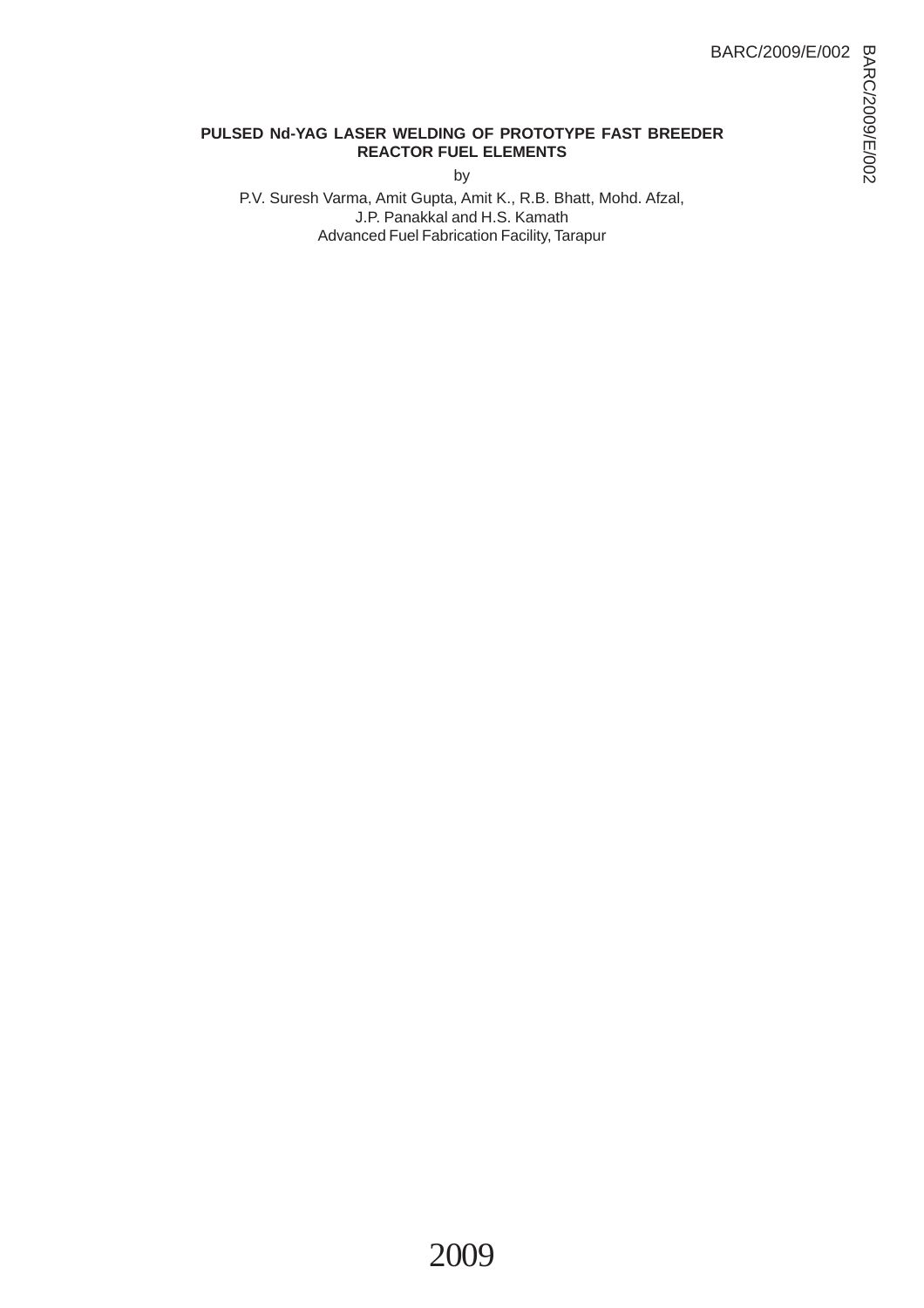BARC/2009/E/002

### GOVERNMENT OF INDIA ATOMIC ENERGY COMMISSION

## **PULSED Nd-YAG LASER WELDING OF PROTOTYPE FAST BREEDER REACTOR FUEL ELEMENTS**

by

P.V. Suresh Varma, Amit Gupta, Amit K., R.B. Bhatt, Mohd. Afzal, J.P. Panakkal and H.S. Kamath Advanced Fuel Fabrication Facility, Tarapur

> BHABHA ATOMIC RESEARCH CENTRE MUMBAI, INDIA 2009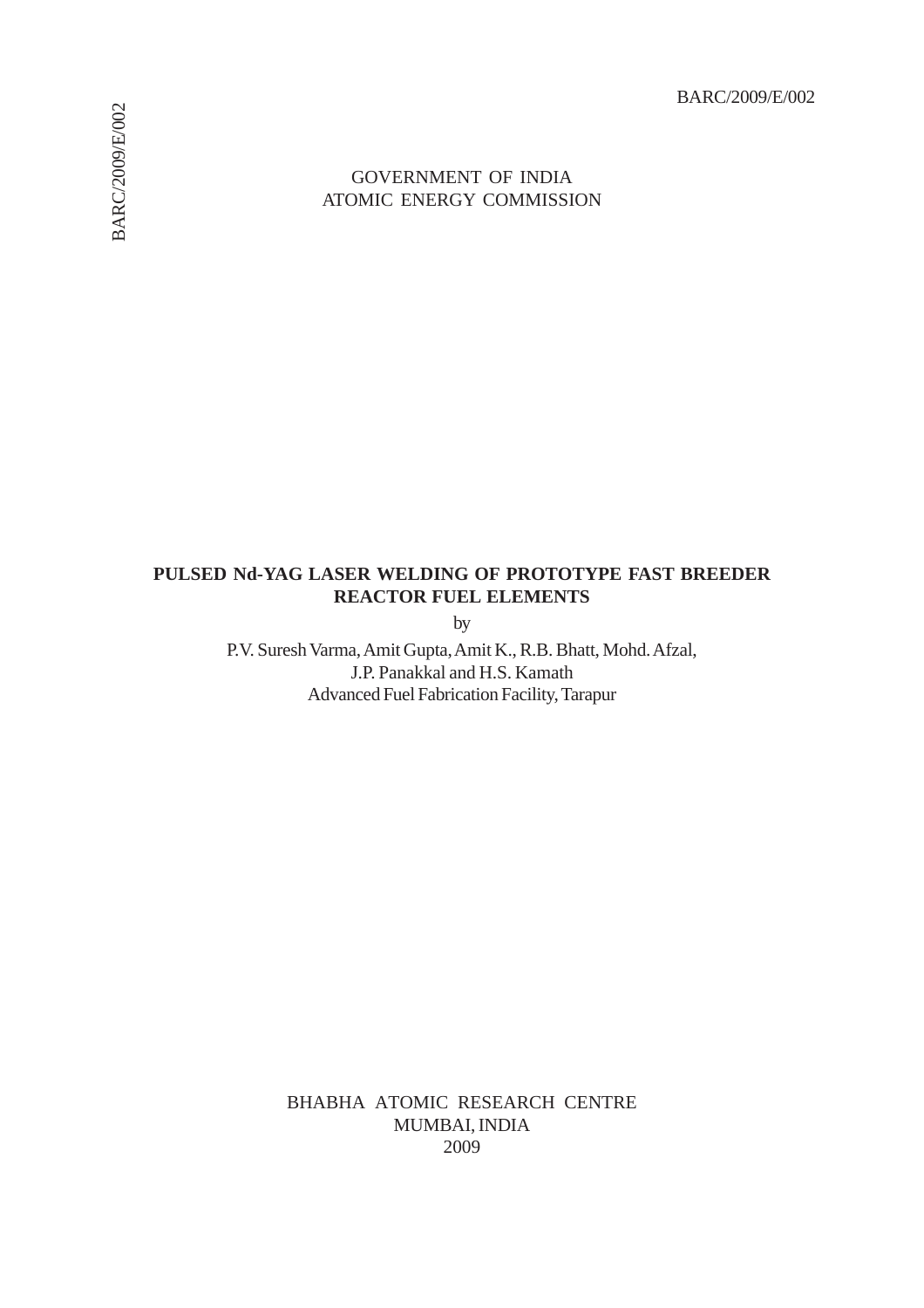### **BIBLIOGRAPHIC DESCRIPTION SHEET FOR TECHNICAL REPORT (as per IS : 9400 - 1980)**

| 01 | Security classification :    | Unclassified                                                                                 |
|----|------------------------------|----------------------------------------------------------------------------------------------|
| 02 | Distribution:                | External                                                                                     |
| 03 | Report status:               | <b>New</b>                                                                                   |
| 04 | Series:                      | <b>BARC</b> External                                                                         |
| 05 | Report type :                | <b>Technical Report</b>                                                                      |
| 06 | Report No.:                  | BARC/2009/E/002                                                                              |
| 07 | Part No. or Volume No. :     |                                                                                              |
| 08 | Contract No. :               |                                                                                              |
| 10 | Title and subtitle :         | Pulsed Nd-YAG laser welding of Prototype Fast Breeder Reactor<br>fuel elements               |
| 11 | Collation:                   | 24 p., 12 figs.                                                                              |
| 13 | Project No.:                 |                                                                                              |
| 20 | Personal author( $s$ ) :     | P.V. Suresh Varma; Amit Gupta; Amit K.; R.B. Bhatt; Md. Afzal;<br>J.P. Panakkal; H.S. Kamath |
| 21 | Affiliation of $author(s)$ : | Advanced Fuel Fabrication Facility, Bhabha Atomic Research Centre,<br>Tarapur                |
| 22 | Corporate author(s):         | Bhabha Atomic Research Centre,<br>Tarapur-401 504                                            |
| 23 | Originating unit:            | Advanced Fuel Fabrication Facility,<br><b>BARC</b> , Tarapur                                 |
| 24 | Sponsor(s) Name:             | Department of Atomic Energy                                                                  |
|    | Type:                        | Government                                                                                   |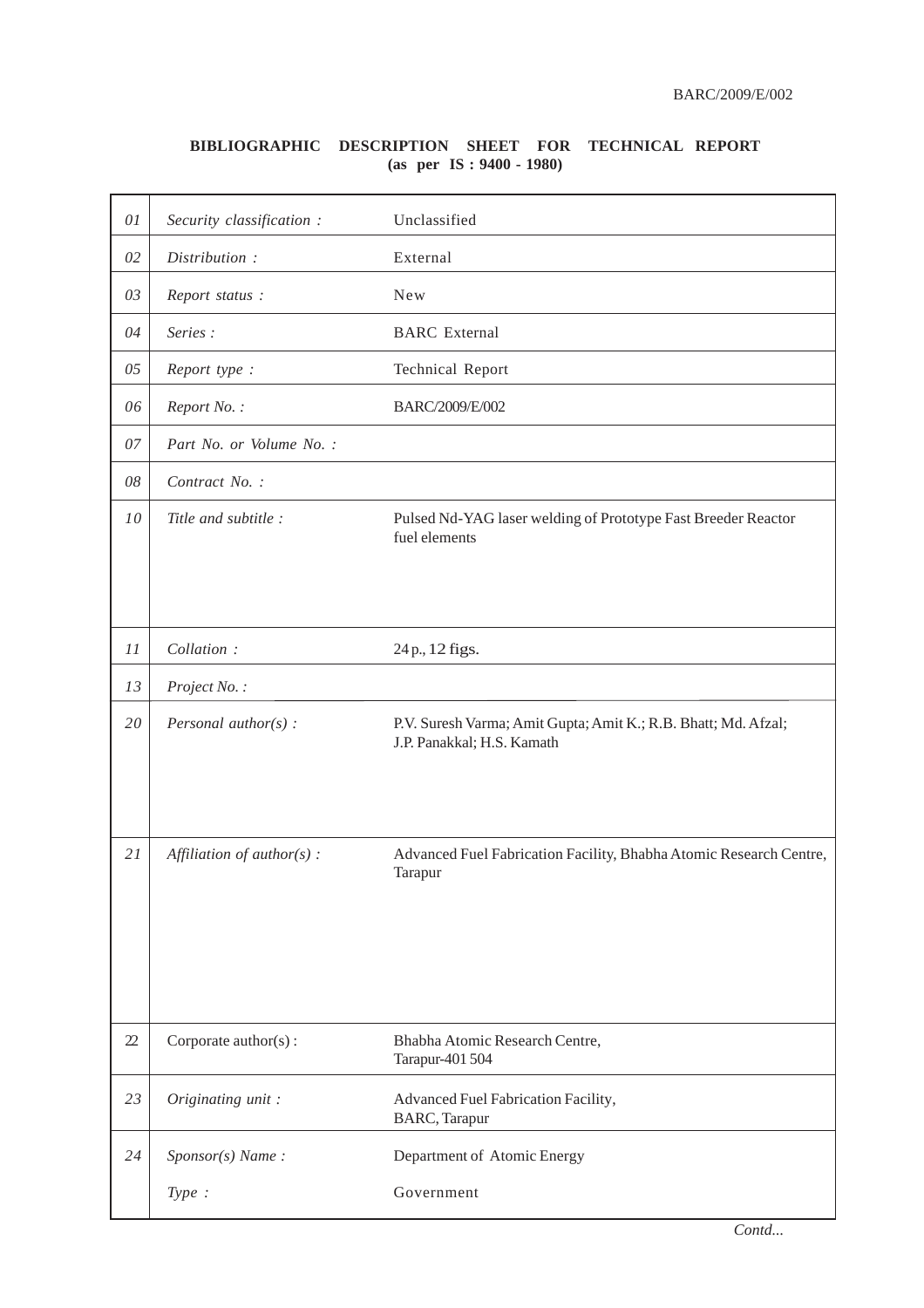| 30 | Date of submission:                                                                                                                                                                                                                                                                                                                                                                                                                                                                                                                                                                                                                                                                                                                                                                                                                                                                                                                                                                                                                                                                                                                | January 2009                                                                                                                                   |  |
|----|------------------------------------------------------------------------------------------------------------------------------------------------------------------------------------------------------------------------------------------------------------------------------------------------------------------------------------------------------------------------------------------------------------------------------------------------------------------------------------------------------------------------------------------------------------------------------------------------------------------------------------------------------------------------------------------------------------------------------------------------------------------------------------------------------------------------------------------------------------------------------------------------------------------------------------------------------------------------------------------------------------------------------------------------------------------------------------------------------------------------------------|------------------------------------------------------------------------------------------------------------------------------------------------|--|
| 31 | Publication/Issue date:                                                                                                                                                                                                                                                                                                                                                                                                                                                                                                                                                                                                                                                                                                                                                                                                                                                                                                                                                                                                                                                                                                            | February 2009                                                                                                                                  |  |
| 40 | Publisher/Distributor:                                                                                                                                                                                                                                                                                                                                                                                                                                                                                                                                                                                                                                                                                                                                                                                                                                                                                                                                                                                                                                                                                                             | Associate Director, Knowledge Management Group and<br>Head, Scientific Information Resource Division,<br>Bhabha Atomic Research Centre, Mumbai |  |
| 42 | Form of distribution :                                                                                                                                                                                                                                                                                                                                                                                                                                                                                                                                                                                                                                                                                                                                                                                                                                                                                                                                                                                                                                                                                                             | Hard copy                                                                                                                                      |  |
| 50 | Language of text :                                                                                                                                                                                                                                                                                                                                                                                                                                                                                                                                                                                                                                                                                                                                                                                                                                                                                                                                                                                                                                                                                                                 | English                                                                                                                                        |  |
| 51 | Language of summary:                                                                                                                                                                                                                                                                                                                                                                                                                                                                                                                                                                                                                                                                                                                                                                                                                                                                                                                                                                                                                                                                                                               | English, Hindi                                                                                                                                 |  |
| 52 | No. of references :                                                                                                                                                                                                                                                                                                                                                                                                                                                                                                                                                                                                                                                                                                                                                                                                                                                                                                                                                                                                                                                                                                                | 8 refs.                                                                                                                                        |  |
| 53 | Gives data on :                                                                                                                                                                                                                                                                                                                                                                                                                                                                                                                                                                                                                                                                                                                                                                                                                                                                                                                                                                                                                                                                                                                    |                                                                                                                                                |  |
| 60 | End plug welding of Prototype Fast Breeder Reactor (PFBR) fuel elements involves welding<br>Abstract:<br>of fully Austenitic Stainless Steel (ASS) of grade D9 clad tube with 316M end plug. Pulsed Gas Tungsten<br>Arc Welding (GTAW) is being used for the production of PFBR fuel elements at Advanced Fuel Fabrication<br>Facility (AFFF). GTAW is an established process for end plug welding and hence adopted by many<br>countries. GTAW has got certain limitations like heat input, arc gap sensitivity and certain sporadic<br>defects like tungsten inclusion. Experiments have been carried out at AFFF to use Laser Beam Welding<br>(LBW) technique as LBW offers a number of advantages over the former process. This report mainly<br>deals with the optimization of laser parameters for welding of PFBR fuel elements. To facilitate pulsed Nd-<br>YAG laser spot welding, parameters like peak power, pulse duration, pulse energy, frequency and defocusing<br>of laser beam on to the work piece have been optimized. On the basis of penetration requirement laser<br>welding parameters have been optimized. |                                                                                                                                                |  |
| 70 | Keywords/Descriptors:<br><b>MIXED OXIDE FUELS</b><br>PLANTS;                                                                                                                                                                                                                                                                                                                                                                                                                                                                                                                                                                                                                                                                                                                                                                                                                                                                                                                                                                                                                                                                       | KALPAKKAM PFBR TYPE REACTOR; FUEL ELEMENTS;<br>NEODYMIUM LASERS; LASER WELDING; STAINLESS STEEL-316; FUEL FABRICATION                          |  |
| 71 | <b>INIS Subject Category:</b>                                                                                                                                                                                                                                                                                                                                                                                                                                                                                                                                                                                                                                                                                                                                                                                                                                                                                                                                                                                                                                                                                                      | S <sub>21</sub>                                                                                                                                |  |
| 99 | Supplementary elements:                                                                                                                                                                                                                                                                                                                                                                                                                                                                                                                                                                                                                                                                                                                                                                                                                                                                                                                                                                                                                                                                                                            |                                                                                                                                                |  |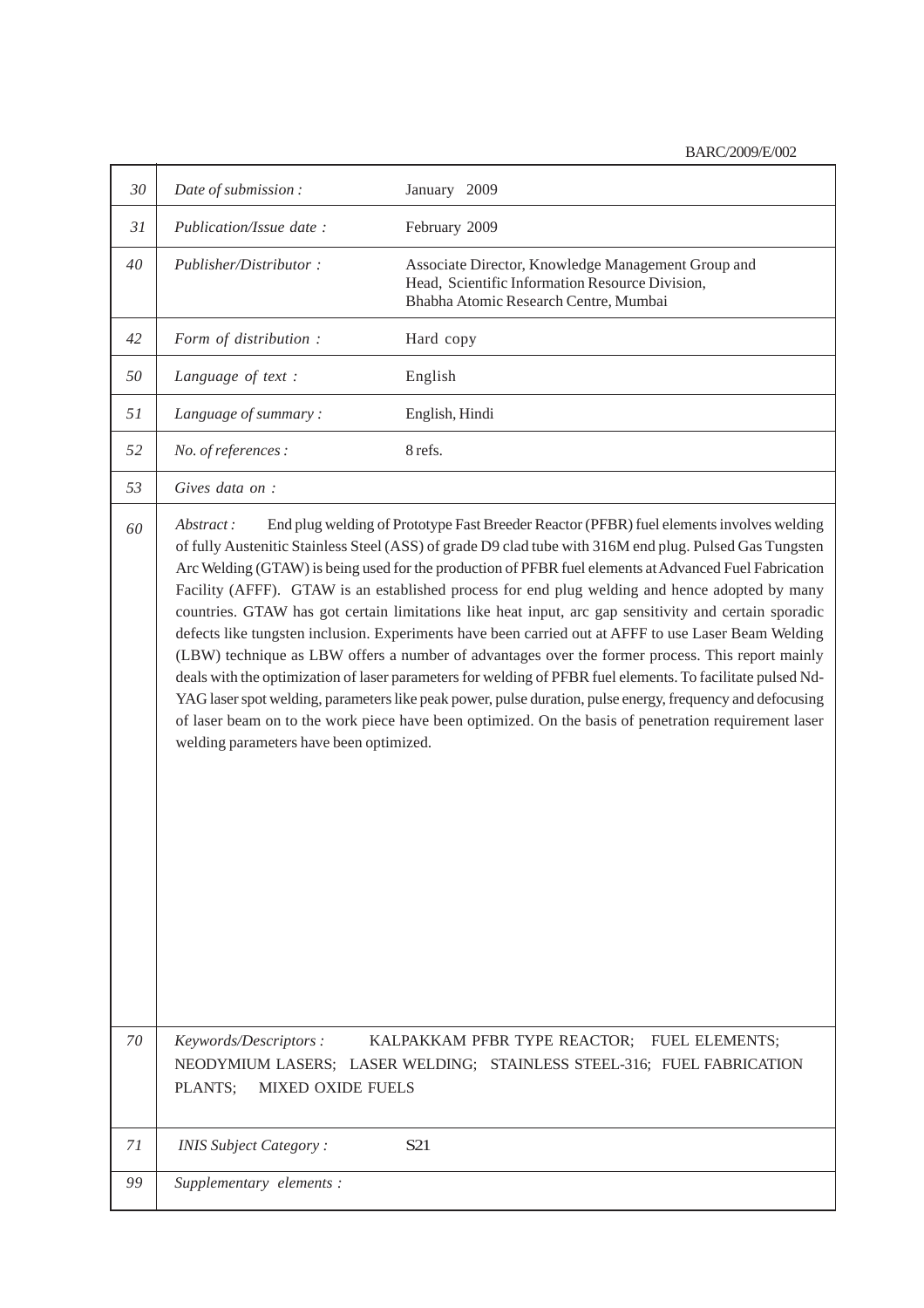**त्यारांश**<br>ब्लिं<br>अग्विप्ररूप दुत प्रजन सिएक्टर (PFBR) े अंत्य - प्लाी वेल्डिं I D9श्रेणी ी पू ति: ऑस्टेनाइटि इस्पात आवर ा नलि ⊺व 316 M अंत्य - प्ला ` बीच ी जाती है। प्रात  $\frac{1}{5}$ धन संविरचन सुविधाएँ में आदिप्ररूप दूत प्रजन करिए टर ईंधन े उत्पादन हेतु स्पंद ौस टं ास्टन आर्जिल्डिं । तनि गउपयो । िया जा रहा है। ौस टं ास्टन आ<sup>ष्</sup>अंत्य - प्ल । वेल्डिं । हेतु ए स्थापित प्र∡िया है, इसलिए यह ईदेशों े द्वारा अं ी, त ी ाई है। ौस टं ास्टन आ जिल्डिं ⊺ी उच्च ऊष्मा निर्विष्ट, आर्े अंतराल संवेदनशीलता व दाचनि त्रुटियों यथा टं ास्टन सनावेश जैसी ुछ निश्चित सीमाएँ हैं। लेसर िर ⊺वेल्डिं ⊺ेटलाभों ो देजते हुए इसे प्र ात ईंधन संविरचन सुविधाएँ ों ौस टं ास्टन आ ∫ वेल्डिं ा े स्थान पर प्रतिस्थापित रने े प्रयास िए ाए हैं। यह रिपोर्ट आदिप्ररूप  $\,$ दुत प्रजन $\,$  रिएक्टर ईंधन अवयव $\,$ े संविरचन हेत् वेल्डिं ा प्राचलों  $\,$ े इष्टतमी  $\,$  र ा से संबंधित है। स्पंद लेसर Nd -YAG वेल्डिं ा प्र2िया ो सु ाम रने हेतु शि ार शक्ति, स्पंद अंतराल, स्पंद ऊर्जा, आवृत्ति एवं ार्य iंड पर लेसर रिा ा डिफो सन जैसे प्राचलों ो इष्टतमी त या था है। इन इष्टतमी त प्राचलों ` आधार पर स्पंद लेसर वेल्डिं ा मशीन आदिप्ररूप दूत प्रजन ंरिएक्टर ईैधन अवयवों ` अधस्तल अंत्य - प्ल I वेल्डिं I हेत् यो य घोषित ी ।ई है।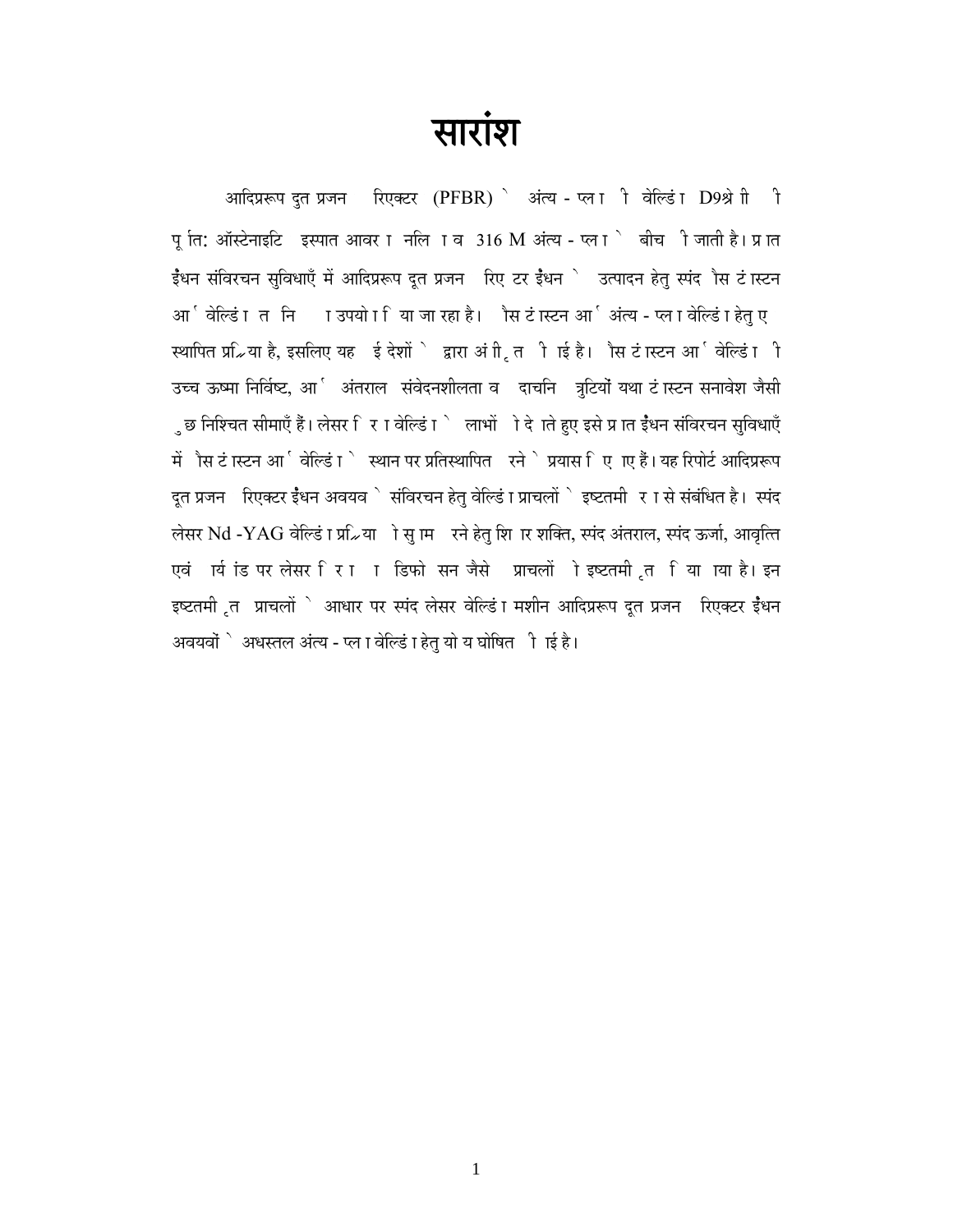# PULSED Nd-YAG LASER WELDING OF PROTOTYPE FAST BREEDER REACTOR FUEL ELEMENTS

P.V.Suresh Varma, Amit Gupta, Amit K, R B Bhatt, Md Afzal, J.P.Panakkal, H.S.Kamath Advanced Fuel Fabrication Facility, Bhabha Atomic Research Centre, Tarapur-401504

#### Abstract

End plug welding of Prototype Fast Breeder Reactor (PFBR) fuel elements involves welding of fully Austenitic Stainless Steel (ASS) of grade D9 clad tube with 316M end plug. Pulsed Gas Tungsten Arc Welding (GTAW) is being used for the production of PFBR fuel elements at Advanced Fuel Fabrication Facility (AFFF). GTAW is an established process for end plug welding and hence adopted by many countries. GTAW has got certain limitations like heat input, arc gap sensitivity and certain sporadic defects like tungsten inclusion. Experiments have been carried out at AFFF to use Laser Beam Welding (LBW) technique as LBW offers a number of advantages over the former process. This report mainly deals with the optimization of laser parameters for welding of PFBR fuel elements. To facilitate pulsed Nd-YAG laser spot welding, parameters like peak power, pulse duration, pulse energy, frequency and defocusing of laser beam on to the work piece have been optimized. On the basis of penetration requirement laser welding parameters have been optimized.

**key words**: Laser welding, Fuel element, End plug welding and Austenitic stainless steel

#### 1.Introduction

 Advanced Fuel Fabrication Facility, B.A.R.C, Tarapur, is currently engaged in the fabrication of Mixed Oxide Fuel (MOX) for PFBR. End plug welding of PFBR element involves welding of Austenitic Stainless Steel of grade D9 tube having a thickness of 450 microns with an end plug of ASS of type 316M. End plug welding is an autogenous welding process because of low wall thickness of the clad tube. Welding of PFBR fuel elements was qualified with GTAW. Even though GTAW was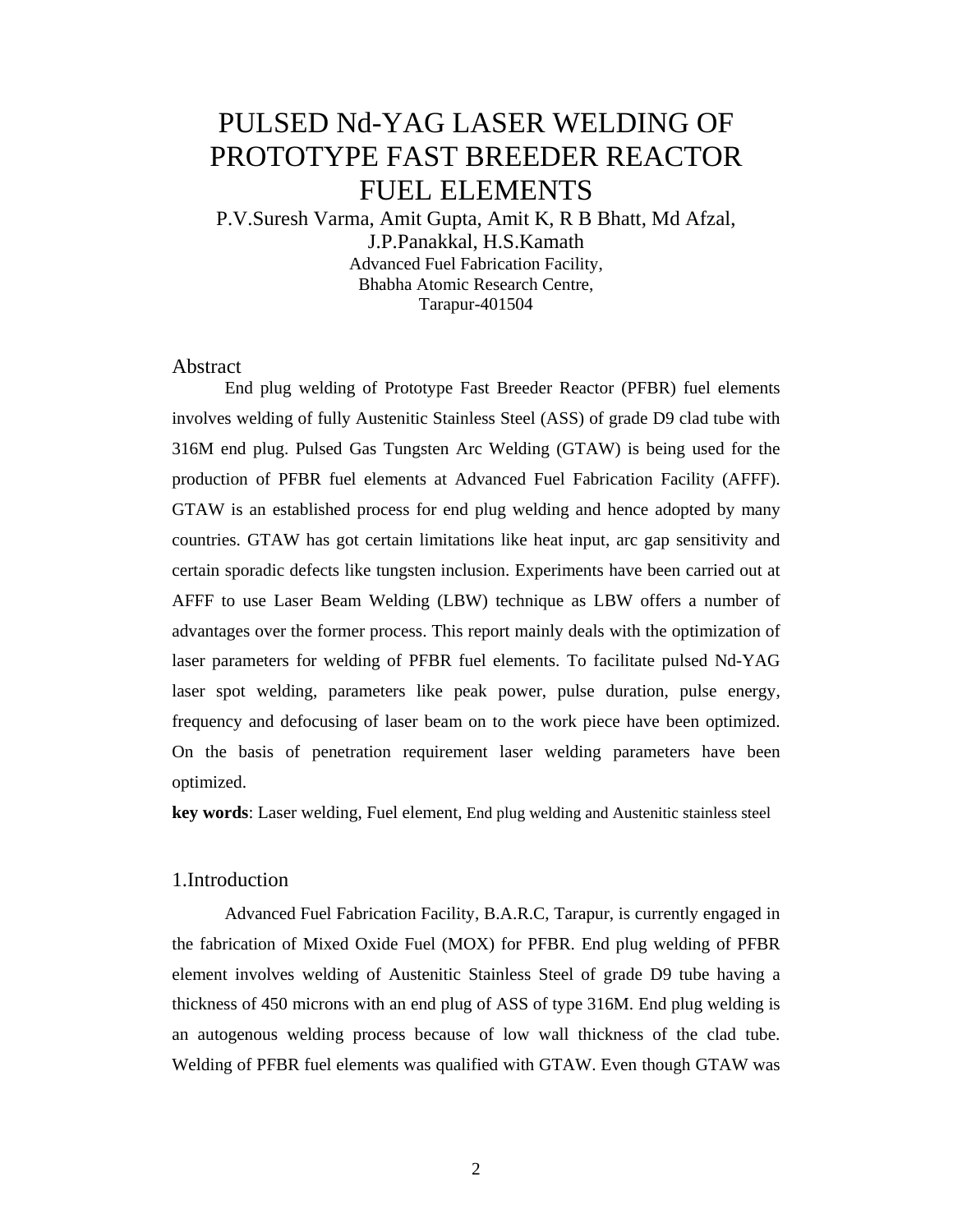successful so far, it has got few drawbacks like Tungsten inclusion in the weld and difficulty in alignment of the electrode with weld joint.

 Laser welding has become an important industrial process because of its advantages over the other widely used welding techniques. Laser welds have parallelsided fusion zone, narrow weld width and high penetration. These advantages of laser welding come from its high power density and low heat input. Nd-YAG lasers continue to replace other welding techniques like GTAW [1] and resistance spot welding. Principal advantages of laser welding over the other processes are its low heat input, low distortion, low heat affected zone and non-contact nature of the process. Complications associated with laser welding of end plug are narrow weld zone susceptible to solidification cracking, concavity on the weld bead, lack of penetration and weld spatter. Most of these defects can be eliminated by proper selection of laser welding parameters.

Narrow welds lead to solidification cracking [2] because of high stress value. Large depth to width aspect ratio will encourage excessive transverse strains in restrained joints in turn lead to solidification cracking. Overlapping of austenitic steel tube on to an end plug is schematically shown in Figure 1. Austenitic stainless steel of grade 316M has chosen as end plug material and it helps in minimising hot cracking problem to some extent[3]. A depth of penetration around 700 to 800 microns is opted so as to meet the criterion of penetration of 500 microns even if the beam is off focused by some margin. Minimum Leak Path (MLP) of 405 microns is required in case of concavity or root pocket.

Absorption of energy depends on the wavelength of the light, resistivity of the material [4] and inclination of the work piece to the incident ray or vice versa. Absorption of light energy for metal varies with temperature. Metal in liquid phase absorbs more energy than solid because of the fact that absorption is directly related with vapor pressure [5]. So only a part of the actual laser pulse energy is utilized in the melting of metal. Despite the widespread use of laser spot welding the effect of parameter selection on heat input is effectively unknown. Because of the uncertainty involved in absorption, there is no invariable rule to find out the fraction of actual light energy needed. However few studies have reported fraction of absorption for stainless steel is in the range of 0.38 to 0.67[6]. Successful spot welds can be achieved by trial and error technique based on the absorption range.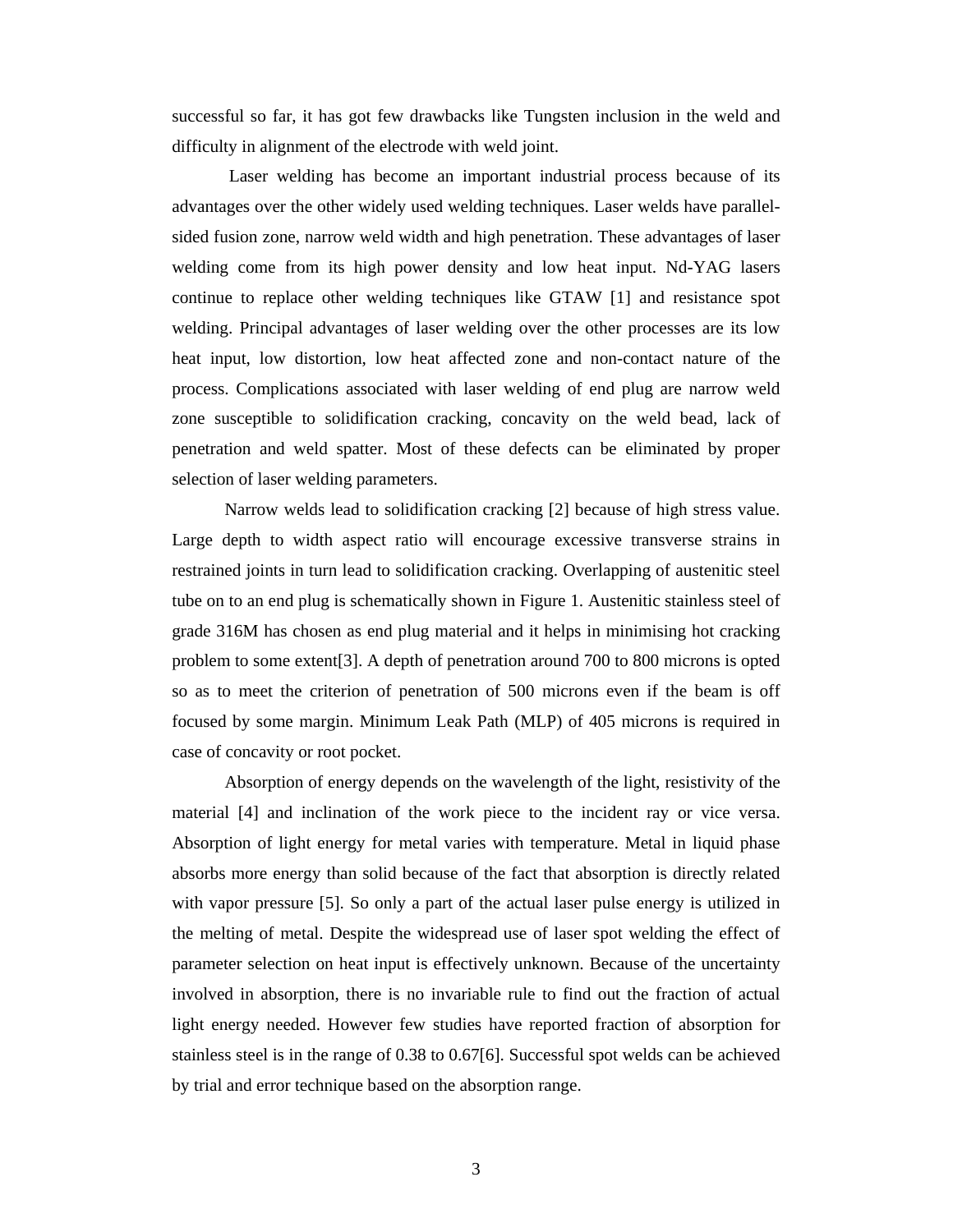Generally, pulsed laser beam welding involves many variables like laser peak power, pulse energy, welding speed, defocusing distance and type of shielding gas, any of which may have an important effect on heat flow and fluid flow in the weld pool. This in turn will affect penetration depth, shape and final solidification structure of the fusion zone. Both the shape and microstructure of the fusion zone will considerably influence the properties of the weldment. Optimization of parameters is aimed at lowest possible energy required to get the desired weld without any defects.

This paper presents a brief description about Pulsed Nd-YAG laser welding, various parameters and their effect on penetration and optimisation of the parameters for bottom end plug welding of PFBR fuel element.

#### 2.Pulsed Nd-YAG Laser welding:

Nd-YAG laser is a Solid State Laser. Solid lasers use ions suspended in a crystalline matrix to produce laser light. The ions or dopants provide the electrons for excitation, while the crystalline matrix propagates the energy between ions. Neodymium  $(Nd^{3+})$  used as a dopant for Pulsed Nd-YAG and lasers. Excitation is achieved by Krypton or Xenon flash lamps, and an output wavelength of 1064 nanometers in the near infrared region of the spectrum is obtained. The host material in Nd-YAG lasers is a complex crystal of Yttrium-Aluminum-Garnet (YAG) with the chemical composition  $Y_3AI_5O_{12}$ . YAG crystal has a relatively high thermal conductivity, which improves thermal dissipation in the laser cavity, Hence continuous wave operation up to a few hundred Watts and pulsed operation in the range of kilowatts is possible. YAG crystal is transparent and colorless. Crystal is doped with approximately 1% Nd, and it takes light blue color. With an efficiency of about 3%, a typical Nd-YAG produces much heat during its transmission as laser output; this heat must be removed in order to ensure proper laser operation. Cooling is usually done by de-ionized water with low conductivity.

3. Effect of Parameters

#### 3.1 Pulse Peak Power

 Pulse peak power plays an important role in achieving good weld penetration. At constant duration of pulse, increase in pulse peak power increases the energy input and thus the penetration [7]. At constant energy also, increase in peak power increases the depth of penetration because of its dominance over pulse duration. Peak power of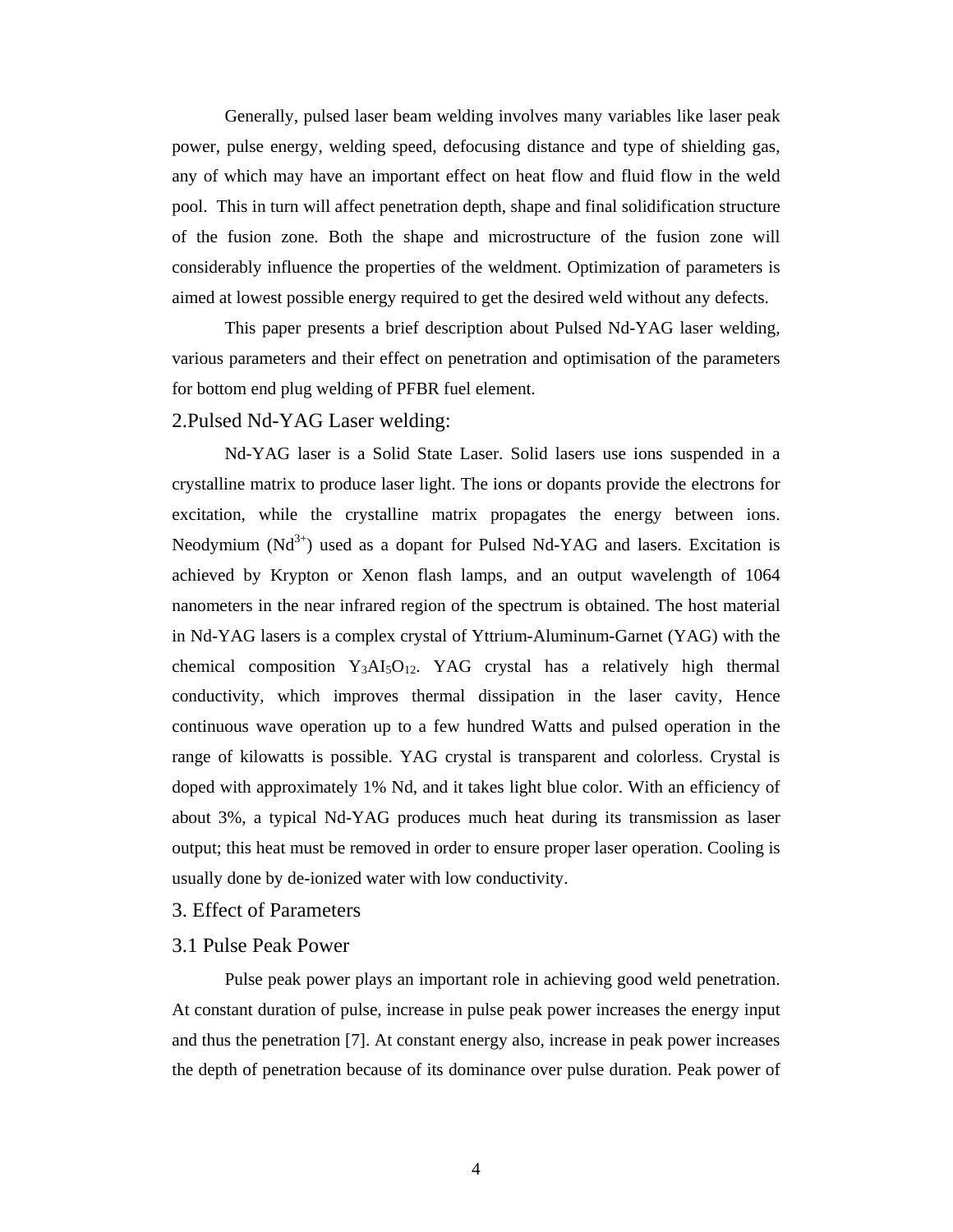a laser device is considerably higher than that of its average power and it will give an opportunity to opt for higher penetration.

#### 3.2 Pulse Duration

 Pulse duration is another parameter that can be varied to adjust weld penetration. At constant pulse power, depth of penetration is directly related to pulse duration [7]. At higher pulse duration, more energy is supplied to cause a phase change i.e. from solid to liquid. Pulse duration for welding is in the range of milliseconds.

#### 3.3 Frequency

 Frequency is altered according to the speed requirement of the welding. Frequency of pulses will be having an upper limit based on the average power of the laser devise. Increase in frequency will lead to higher heat input and hence better penetration [7]. Increase in frequency will also reduce the chance of weld spatter. Frequency, degree of overlapping and speed of the welding are interrelated.

#### 3.4 Over lapping

 Continuous seam of weld is formed by unification of individual spots. Effective penetration is judged by overlapping percentage. Good mechanical strength may be achieved at 40-60% overlap. However for hermetic welding applications, 70%overlap is typically required. Overlapping increases the effective depth of penetration to a great extent and it is clearly illustrated in Figure 2. Maximum penetration also increases with overlapping, as there would be a steep rise in heat input. At large overlapping, welding speeds are very low. Weld Splashing may take place because of large overlap.

#### 3.5 Defocusing

 Defocusing of the beam on to the work piece reduces the power density. At lower power density, the depth of penetration will be trimmed down. As the area of laser interaction increases with defocusing, the width of the bead is boosted up and the chance of weld concavity becomes less. Concavity occurs because of intense heat source at concentrated area. Variation in depth of penetration with the focusing distance is shown in Figure 3.

#### 4. Experimental Procedure

Welding experiments have been carried out on PFBR fuel tubes of thickness 450 microns and outer diameter of the tube is 6.6 mm. Pulsed Nd-YAG laser (wave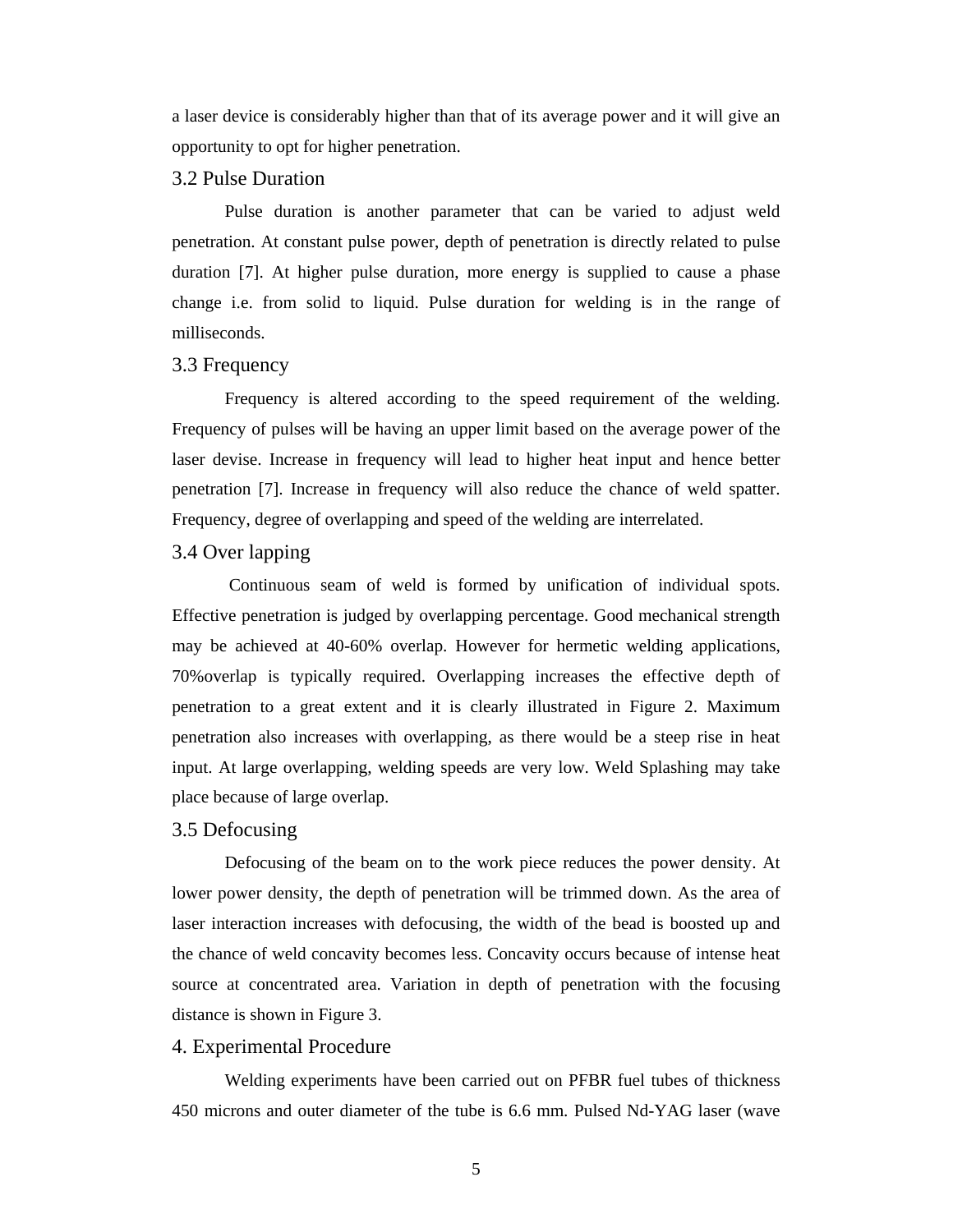length 1064 microns) spot welds were produced using laser device with fixed processing optics beam delivery [Figure 4]. Average power of the laser device employed was 500watts. The laser beam was focused by a 200mm focal length convex lens with focal plane located at work piece surface. Initial focusing of the machine was verified by stainless steel metal sheet. Focus has been fixed based on the results obtained and the plot is shown in Figure 5. Average power can be measured from the Optical Engineering power probe. Incident angle of the beam was maintained at 15 degrees to the work piece location so as to avoid any interaction of the reflected beam with the incident beam.

Initially focused beam was used for experimental welding with a nominal frequency of 10Hz. Frequency has chosen based on the average of lowest and highest possible frequencies. Because of average power limitation highest frequency that can be attained is 23Hz for pulse energy of 20 joules. Motor was attached with servo control for the rotation of the work piece.

During the Initial set of experiments, energy was varied to get the desired bead profile. Pulse peak power and pulse duration were varied keeping energy constant. Finally defocusing and frequency were altered in another set of experiments to attain desired weld bead geometry. The samples were sectioned using abrasive wheel cutter. Polished samples were etched using aquaregia with 2 parts of HCl and 1 part of HNO3. Microstructure of the samples was examined using Optical microscopy.

5. Results and Discussion.

 Figure 6 shows the variation of penetration with respect to energy. The penetration increases linearly with energy. Penetration of 1050 microns was observed at 18 joules of energy. Below this energy limit penetration was considerably low at focus. Welding at focus was not smooth as a result there is a possibility of concavity at weld bead surface. Even though the actual depth of penetration needed was in the range of 700 to 800 microns, more penetration was chosen keeping defusing at later stages. Considering the above-mentioned data, 18 joules of energy input was chosen as pulse energy parameter.

 Keeping energy constant, peak power of the pulse was varied in second stage. Pulse duration and peak power were interrelated with energy. Peak power was chosen as independent variable. The variation of peak power and pulse duration at constant energy is shown in Table 1. Weld penetration variation with peak power is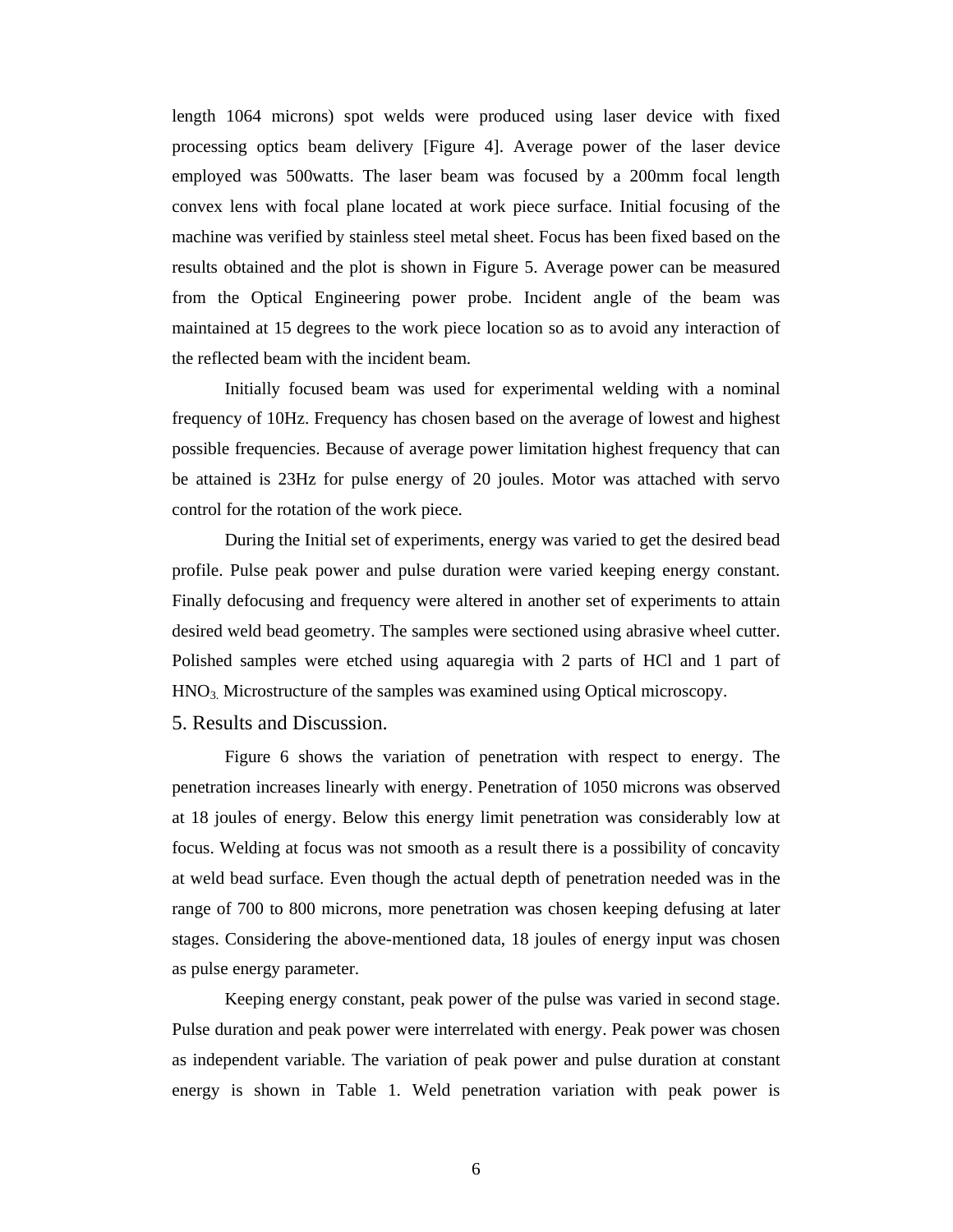schematically shown in Figure 7. Even though energy was constant, depth of penetration increased continuously from sample number 1 to 4. This plot illustrates that the effect of peak power on penetration was more than pulse duration. There was not significant variation in the penetration by increasing peak power at the expense of pulse duration. Increase in penetration because of peak power was not very large. A trace of weld spatter was noticed at 1200 watts. Beyond this power range, the effect of spatter will be severe. To be on the safe margin, the peak power was adjusted at 1000 watts. Selection of lower peak power allowed more pulse duration. More pulse duration reduces the rate of heating of the material, which minimizes any distortions during heating. Optimization of parameters was done at 18joules of pulse energy, 1000 watts of peak power, 18 m.sec of pulse duration.

 Defocusing was done to increase the width at the expense of depth. Penetration is decreased with increase in defocusing [Figure 8]. Increase in defocusing resulted in reduction of power density at the surface in turn causing lesser penetration with good weld surface. Defocusing eliminated problems like spatter and concavity. Weld bead obtained was free of any sharp curvatures. Prior estimation of weld geometry was matching at a defocus of -4mm (focus inside material). Frequency was altered to decide the speed of the welding. Frequency was varied at 5Hz, 8Hz, 12Hz and 15Hz. This variation of frequency was based on welding speed and overlapping. The frequency was chosen based on some integer value of welding speed. Overlapping was maintained constant at 70%. Increase in degree of overlapping i.e. more than 0.7 would give good seam of the weld bead but increase the heat input also. Optimum results have been obtained at 70% of overlapping. Slight increase in penetration was noticed with increase in frequency [Figure 9]. This can be attributed to the heat build up. As laser-cooling rate was very high, this heat build up due to frequency was small. At a frequency of 8 Hz, smooth weld was obtained. High speed welding lead to defective welds as the cooling rate further increases. All the parameters were adjusted to get a good weld with out any sort of defects. Final weld bead depth was slightly on the lower side; in order to compensate, pulse peak power was adjusted at 1035 watts and the pulse duration is adjusted at 20 milliseconds. The final parameters chosen are as follows. Peak power of 1035 watts, 20 milliseconds of pulse duration, 70% overlap, 8Hz frequency, defocusing of –4mm. The final microstructure of the weld along with the base metal is shown in Figure 10.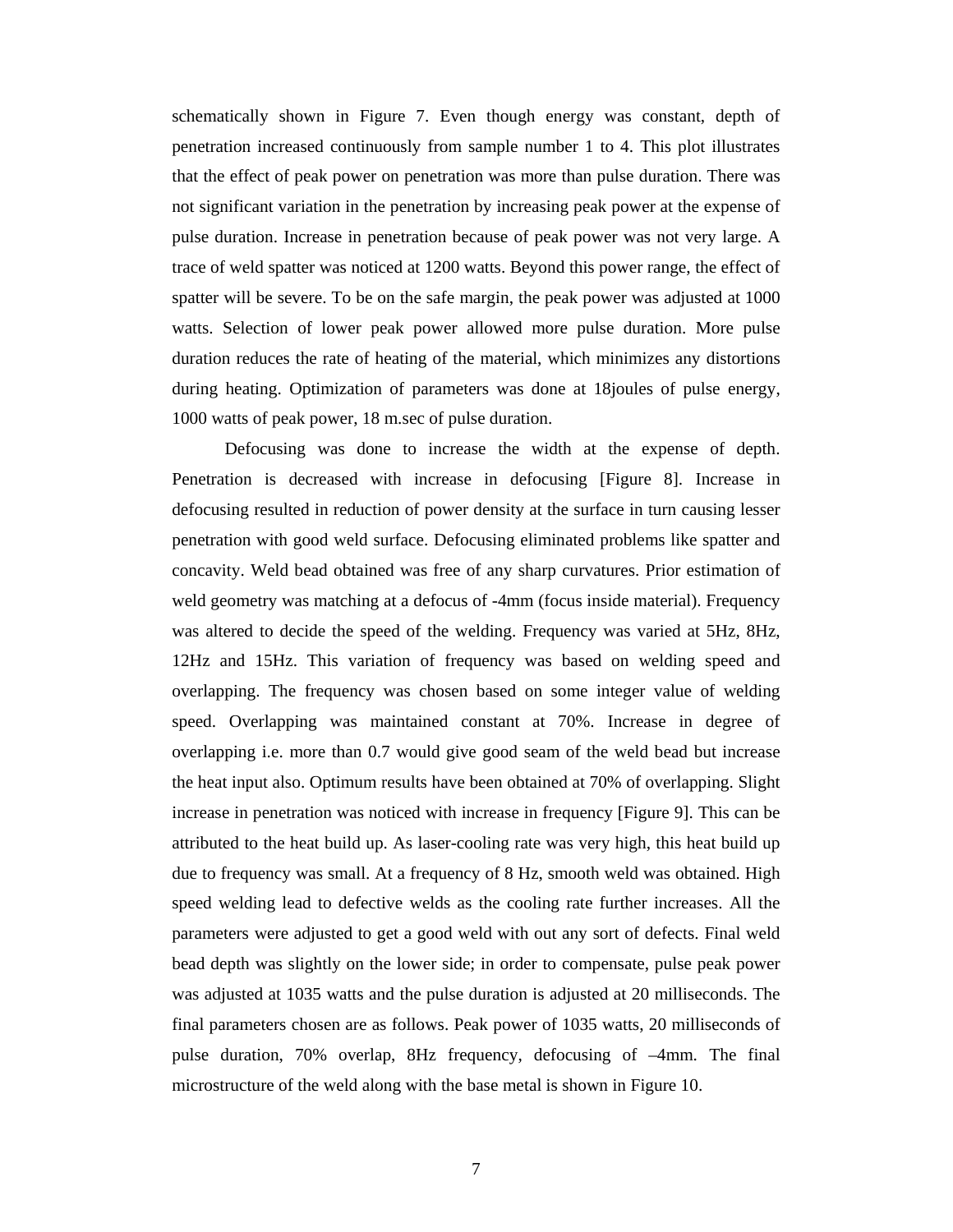Various experiments have been done to check the feasibility of the weld with tube – plug gap, tube plug fit up. Fit was varied from 10 to 70 microns. Tube – plug gap was varied from 20 to 150 microns. All the welds were accepted in radiography with the optimized parameters. Laser weld is promising in terms of consistency of results. The depth of penetration was almost same throughout the circumference. Pulsed laser welding results have been compared with the TIG welding process. Uniform penetration on either side of the end plug was obtained using LBW as shown in Figure 11. Variation in depth of penetration of opposite sides of LBW weld was minimum compared to GTAW and this can be observed in Figure 12.

#### 6. Conclusions

Effect of different parameters for laser welding on penetration has been studied. Optimisation of parameters was done to achieve predetermined weld geometry. Optimized parameters for laser welding are, peak power of 1035 watts, Pulse duration 20 millisecond, Defocusing of 4mm and frequency of 8Hz. Consistency of results is observed in LBW compared to TIG welding. Laser welding accommodated tube plug gap of 150 microns and fit up gap up to 70 microns.

#### 7. Acknowledgement

The authors wish to acknowledge the contribution made by our colleagues in carrying out the experiments. Special thanks are also due to Mr. H.S.Kamath , director, NFG for his keen interrest and encouragement in this work

#### 8. References

[1] Bhatt R.B, Singh. S, Anirudha Kumar, Amit, Arun kumar, Panakkal J.P, Kamath H.S "*Development of TIG welding technique for end plug welding of PHWR MOX fuel elements"* –Sept, 2002, ZIRC -02, B.A.R.C.,Mumbai

[2] J.C.Lippold "*Centerline cracking in deep penetration electron beam welds in type 304 stainless stee"l*, welding research supplement,may 1985, 127s-136s.

[3] N.Sutala "Effect of Solidification Conditions on the Solidification Mode in Austenitic Stainless Steels",Metallurgical Transactions A, volume14A, Febuary 1983,p191-197.

[4] X.He, T.DebRoy and P. W. Fuerschbach" Probing temperature during laser spot welding from vapor composition and modeling" Jounal of applied Physics, Vol 94, Number 10, 15 November 2003.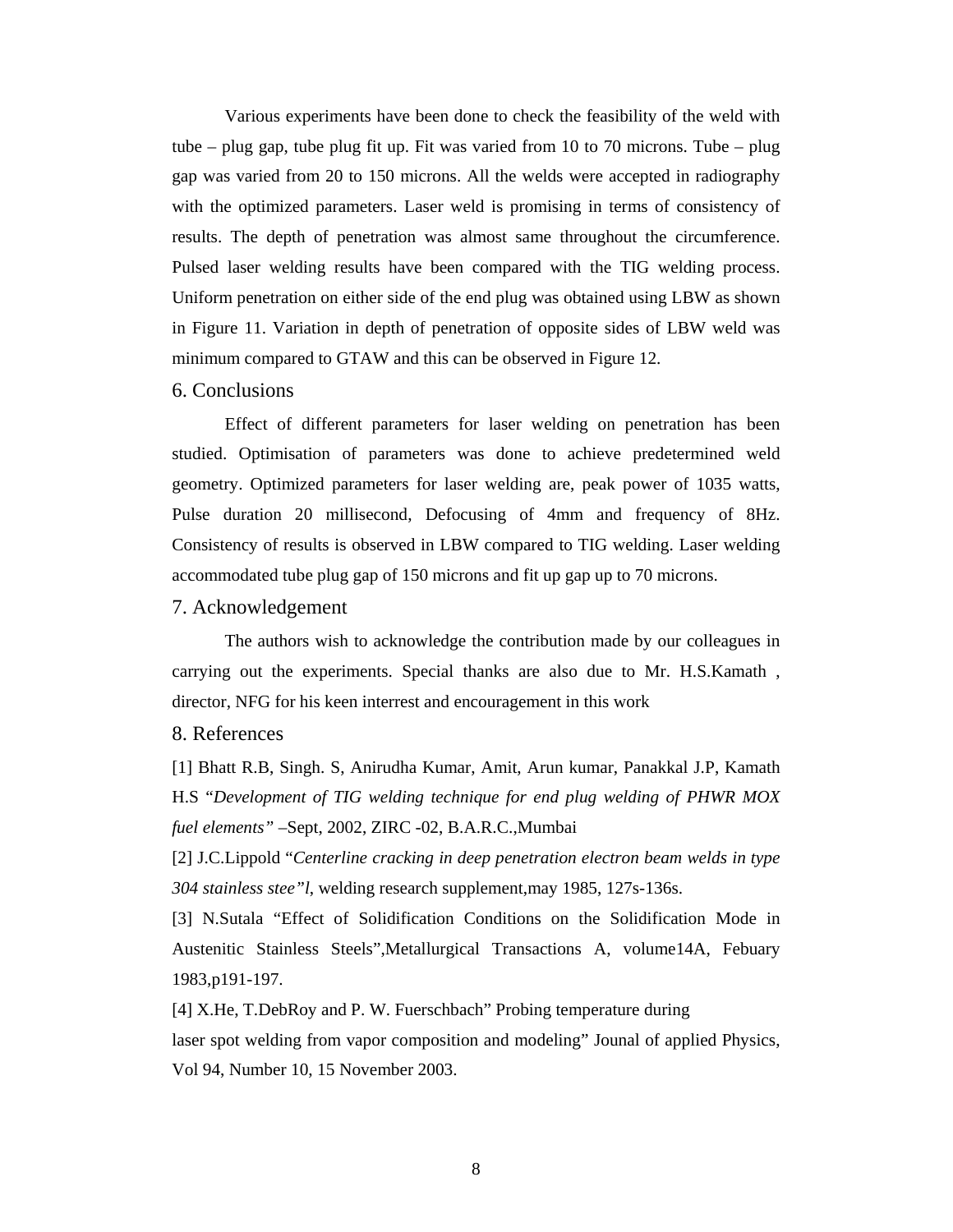[5] David Bergstom "*Mathematical Modelling of Laser absorption Mechanisms in Metals: A Review*"

[6] P.W.Fuershbach and G.R. Eisler, "*Effect of laser spot weld energy and duration on melting and absorption"*, Science and Technology of Welding and Joining 2002, Vol.7 No 4.

[7].Amit kulshresta, R.B.Bhatt, J.P.Panakkal, H.S.Kamat" *Effect of pulsed Nd-YAG laser parameters on penetration and bead geometry of 304 stainless steel welds*"Proceedings IIW-2007 chenai.

[8] R.B.Bhatt, J P Panakkal and H.S.Kamat " *Welding of D9 clad tubes with 316M end plug for fast reactor fuel elements*" IAEA-2008 hyderabad.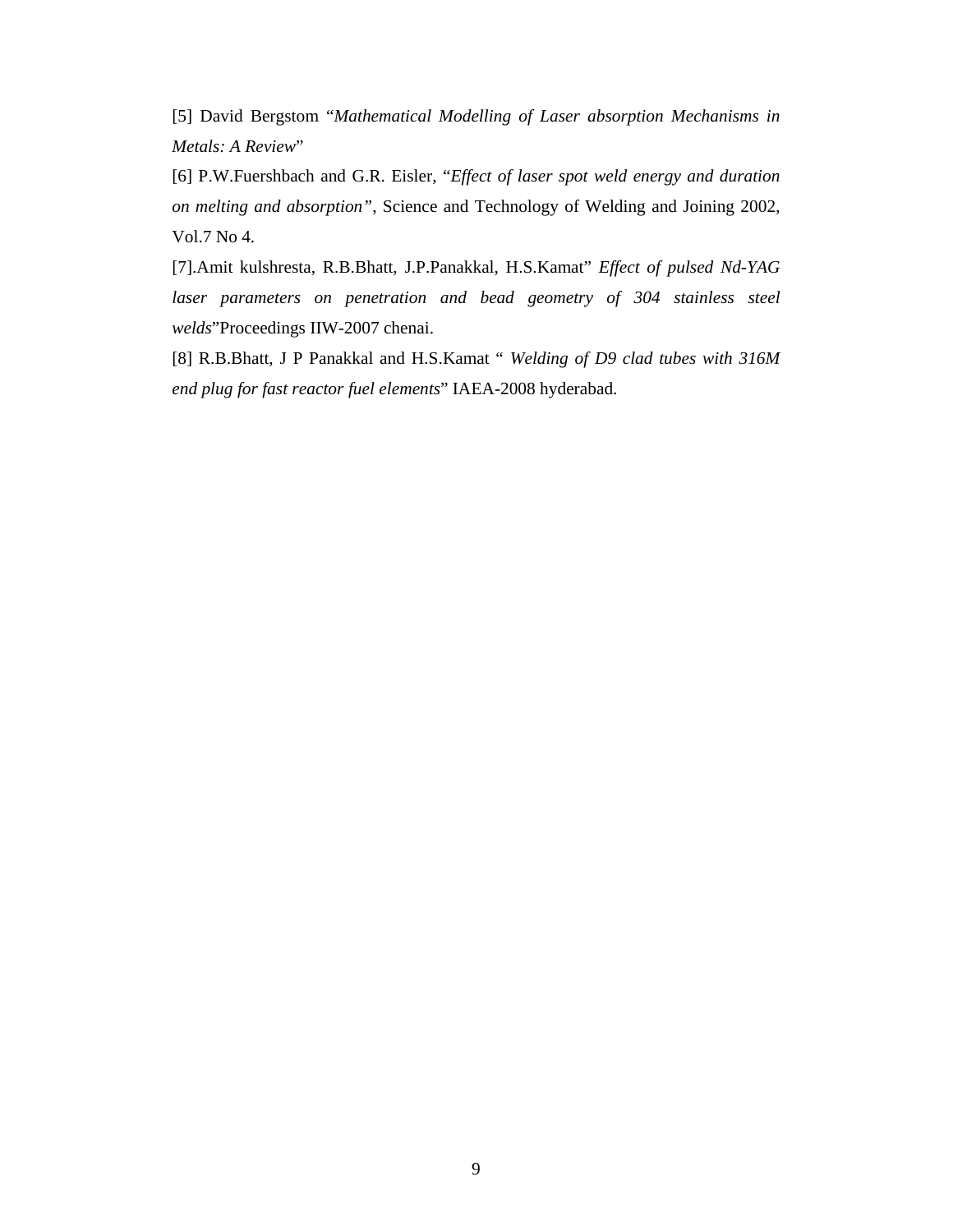

 **Figure 1 Weld Joint Showing Fuel tube and End plug**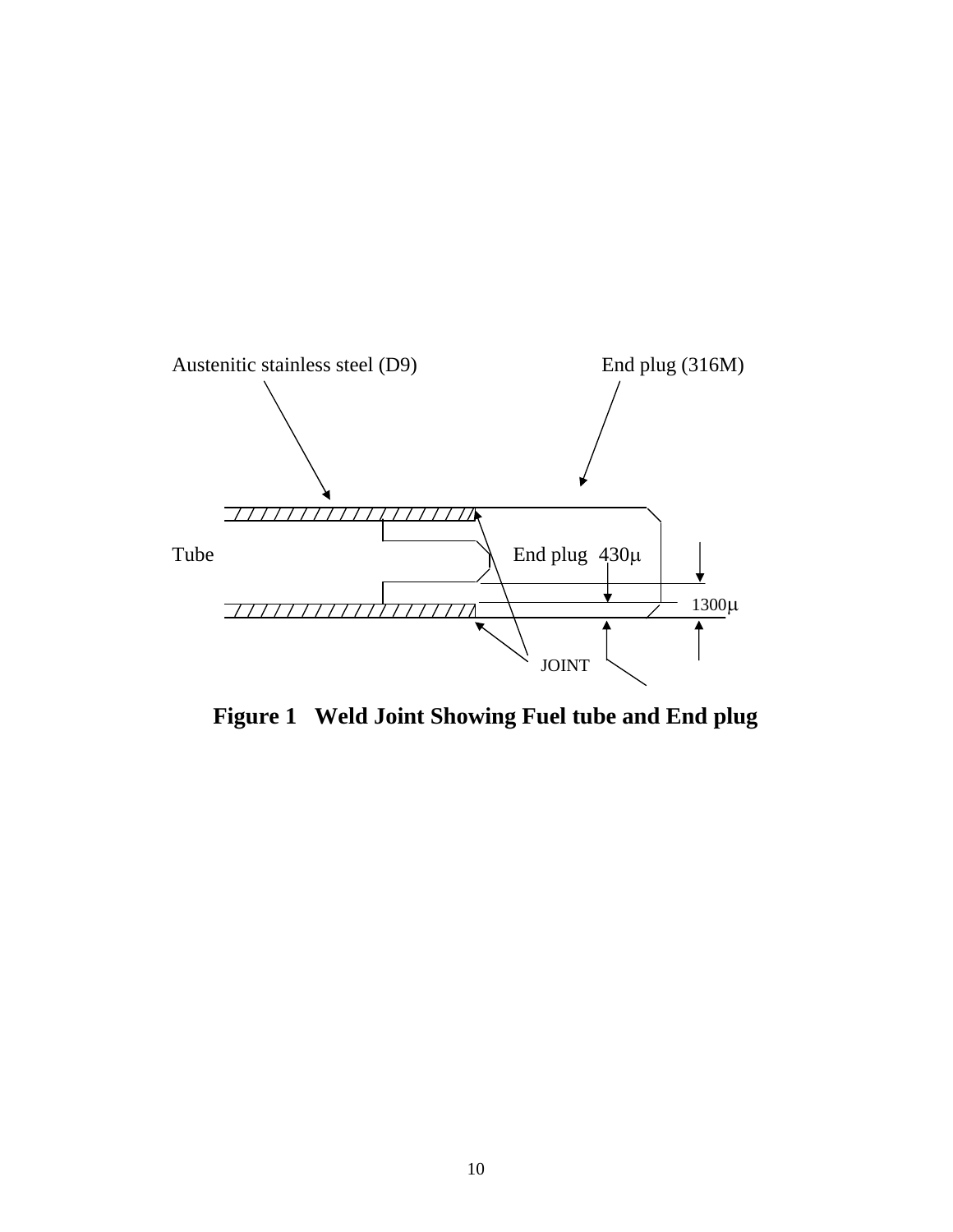

![](_page_14_Figure_1.jpeg)

# **Figure 2 Overlapping of Spots for continuous seam**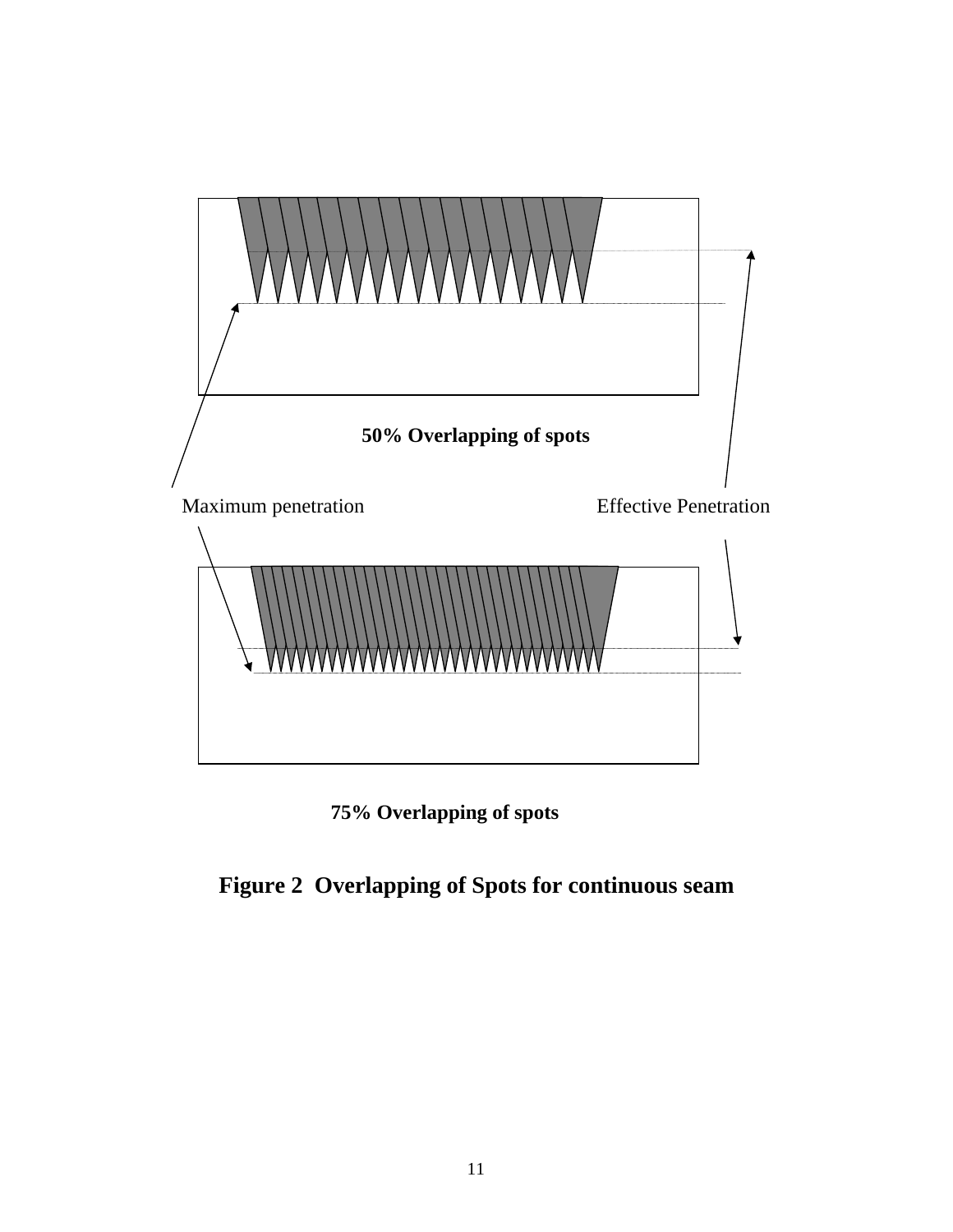![](_page_15_Figure_0.jpeg)

**Figure 3 Defocusing Plot**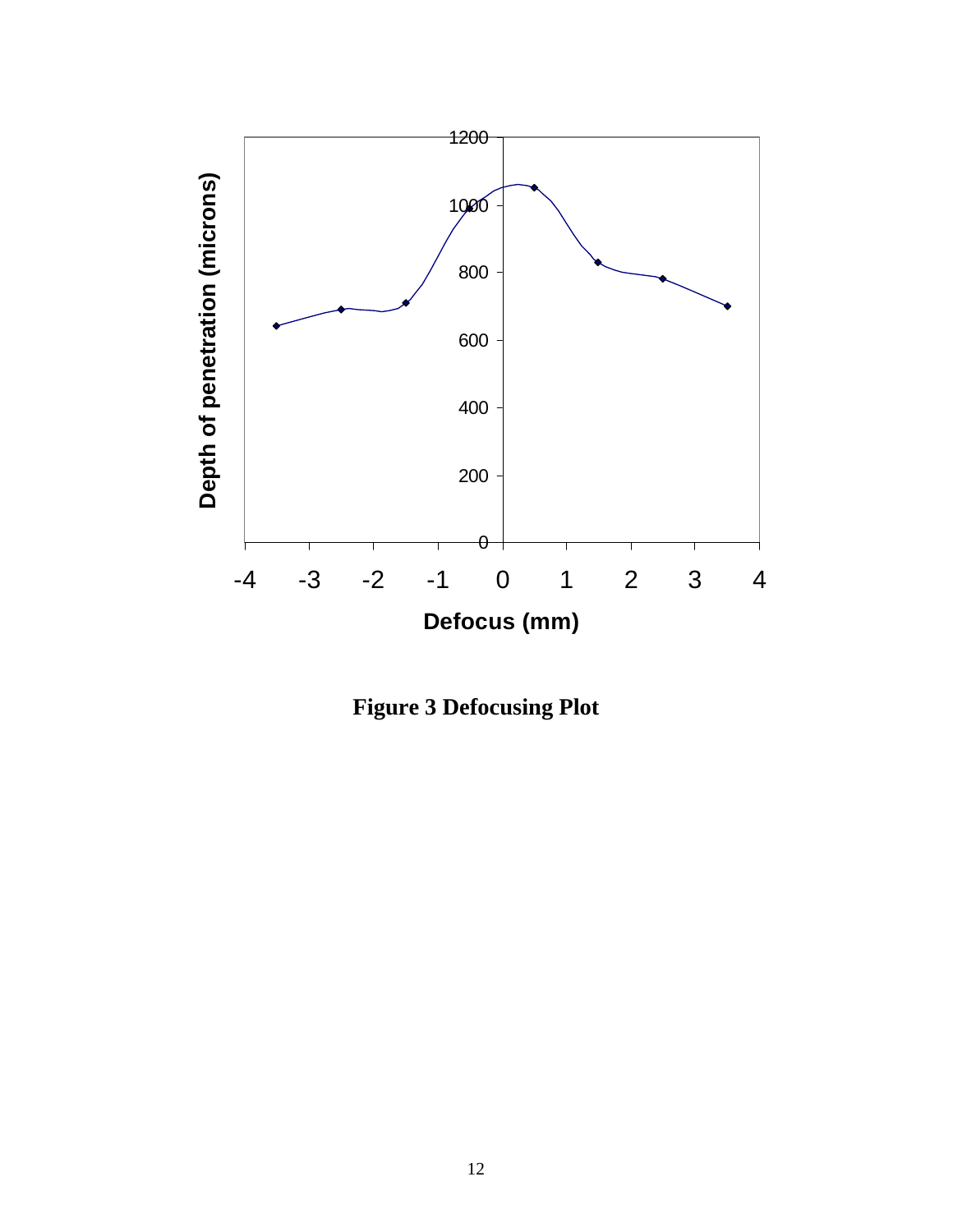![](_page_16_Picture_0.jpeg)

**Figure 4 Laser Weld setup showing processing optics and Beam delivery**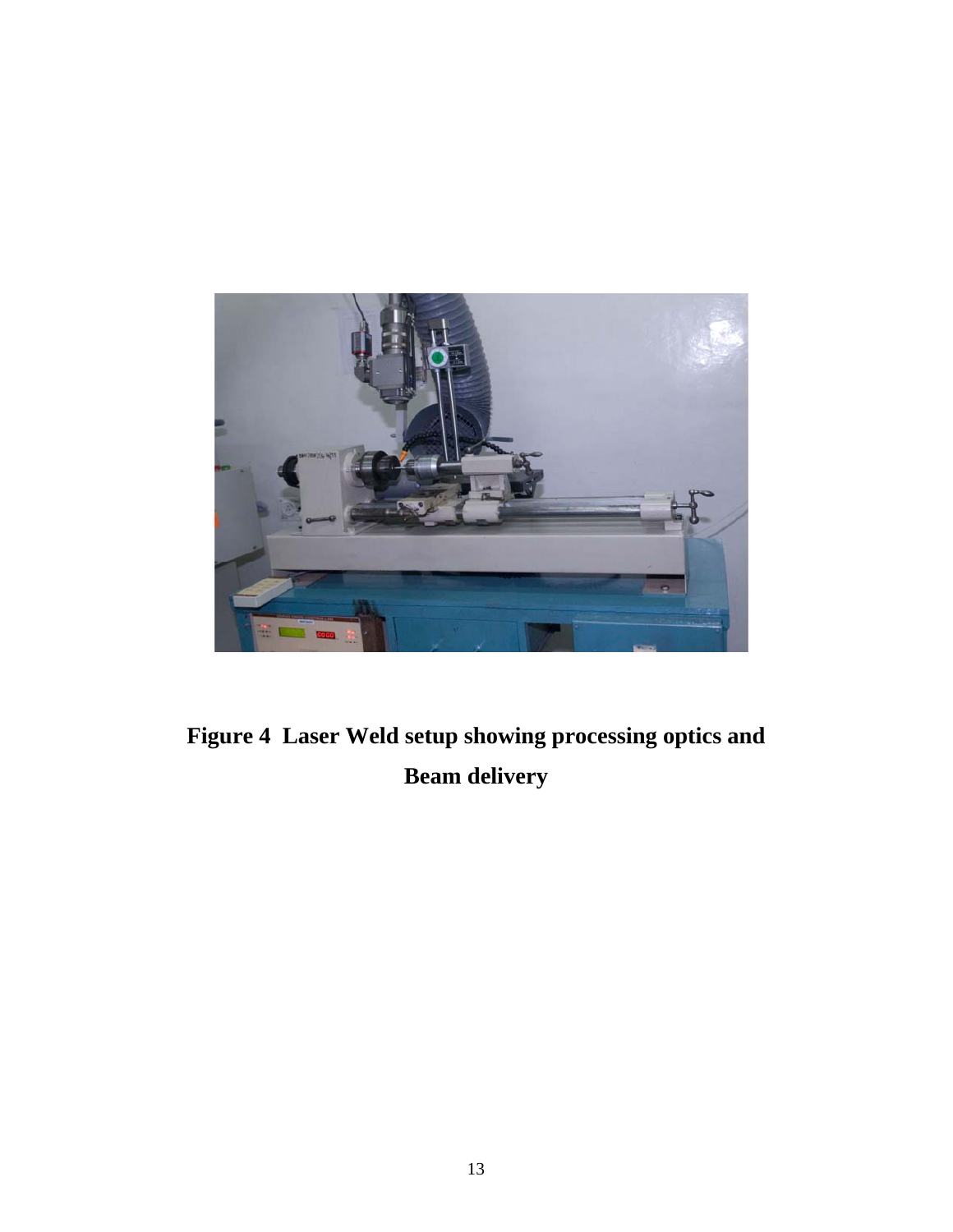![](_page_17_Figure_0.jpeg)

**Figure 5 Spot diameter of the pulsed laser with defocusing**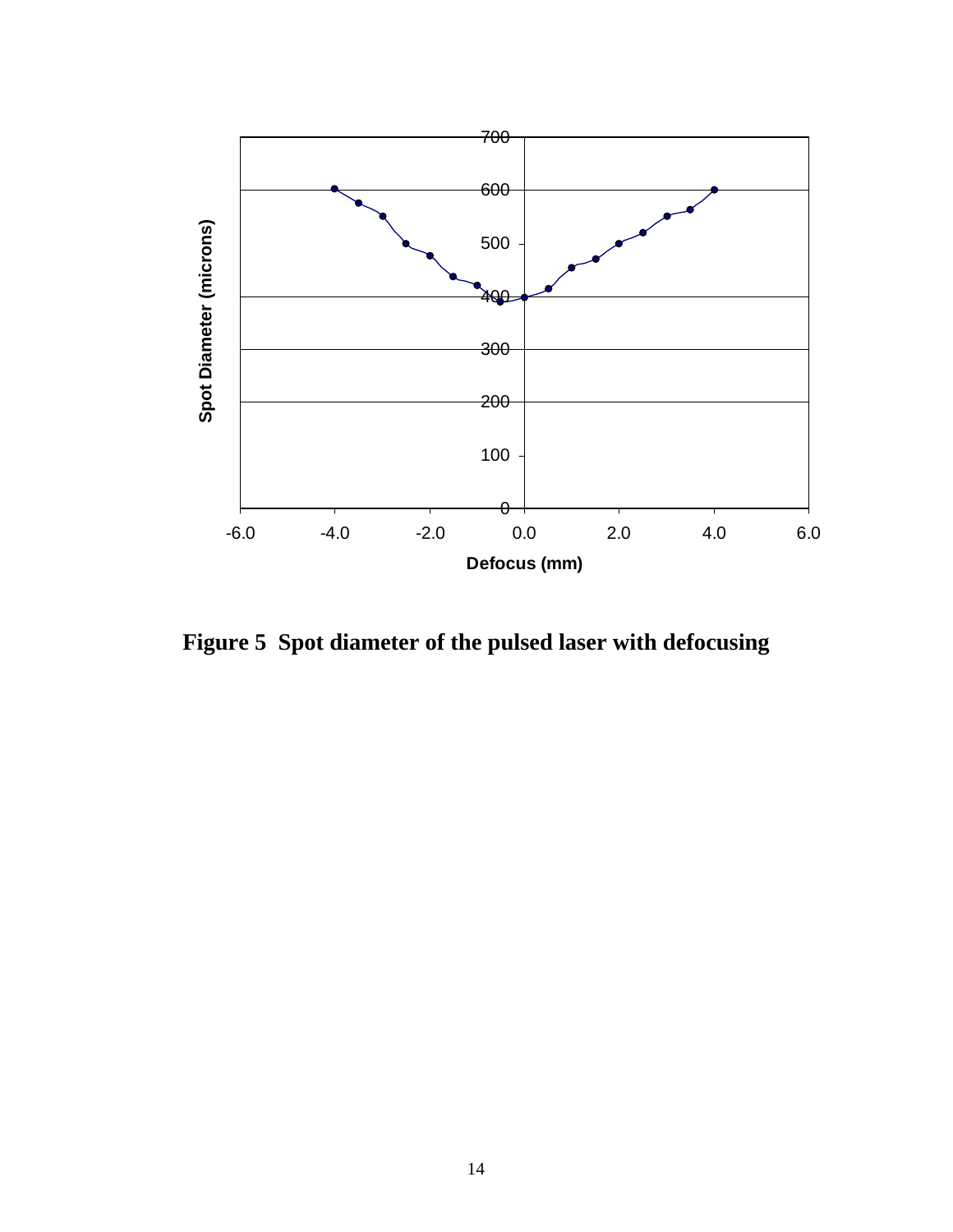![](_page_18_Figure_0.jpeg)

**Figure 6 Effect of energy on depth of penetration**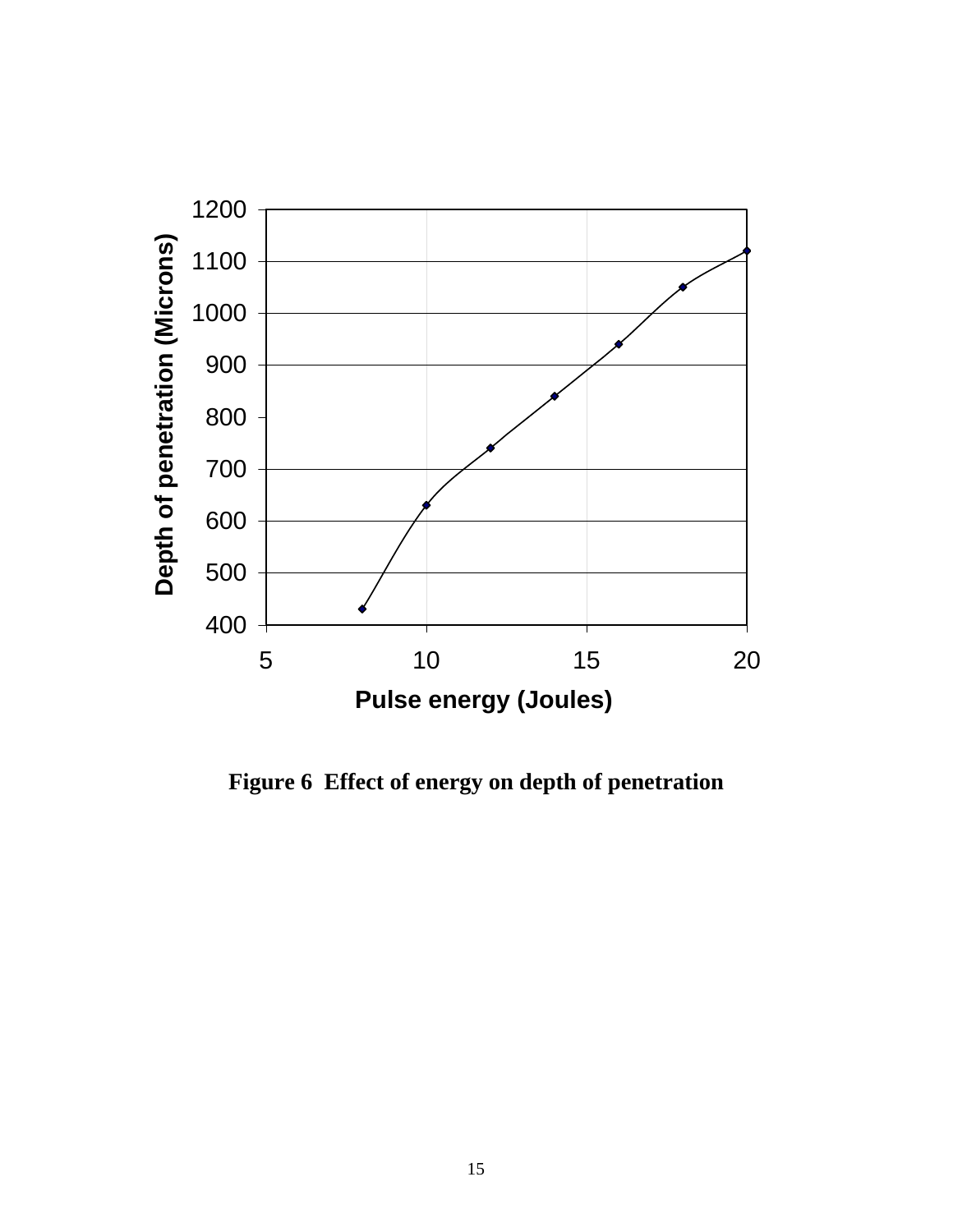![](_page_19_Figure_0.jpeg)

![](_page_19_Figure_1.jpeg)

 **Table-1** 

|   | <b>Sample</b> | <b>Pulse peak power   Pulse duration</b> |         |
|---|---------------|------------------------------------------|---------|
|   | number        | (Watts)                                  | (m/sec) |
|   |               | 900                                      | 20      |
| 2 |               | 1000                                     | 18      |
| 3 |               | 1100                                     | 16.4    |
|   |               | 1200                                     | 15      |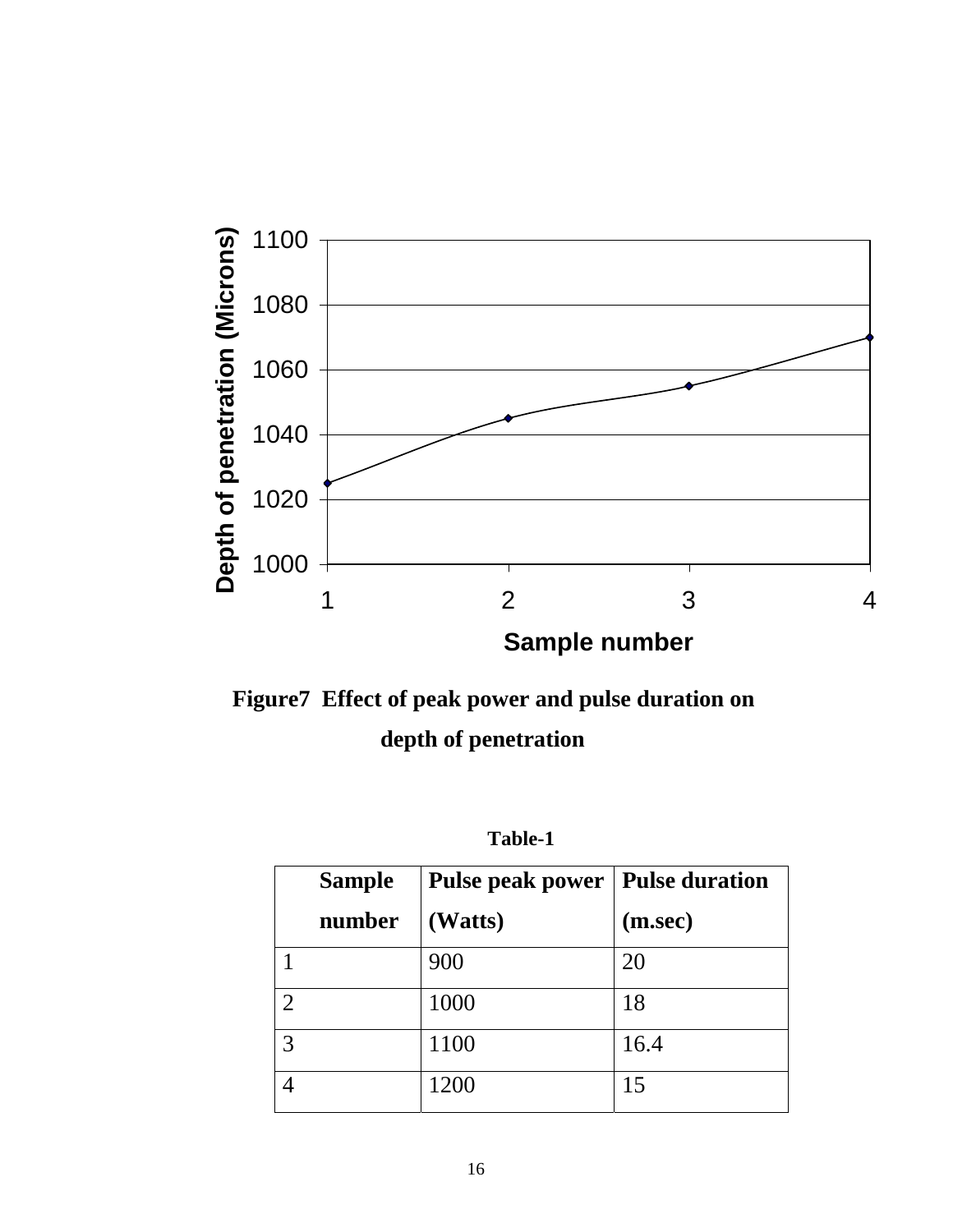![](_page_20_Figure_0.jpeg)

**Figure 8 Effect of defocusing on weld penetration**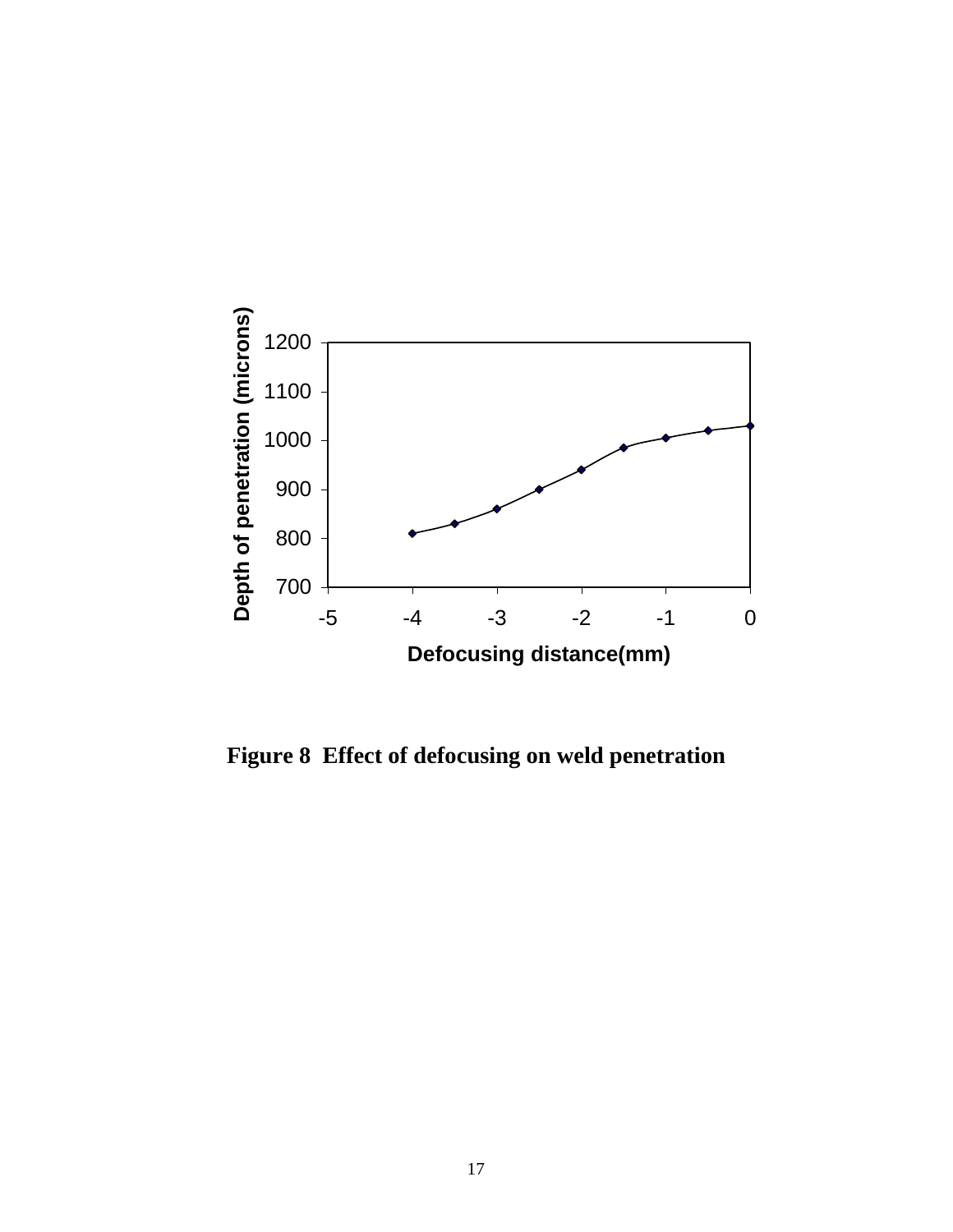![](_page_21_Figure_0.jpeg)

**Figure 9 Effect of frequency on depth of Penetration**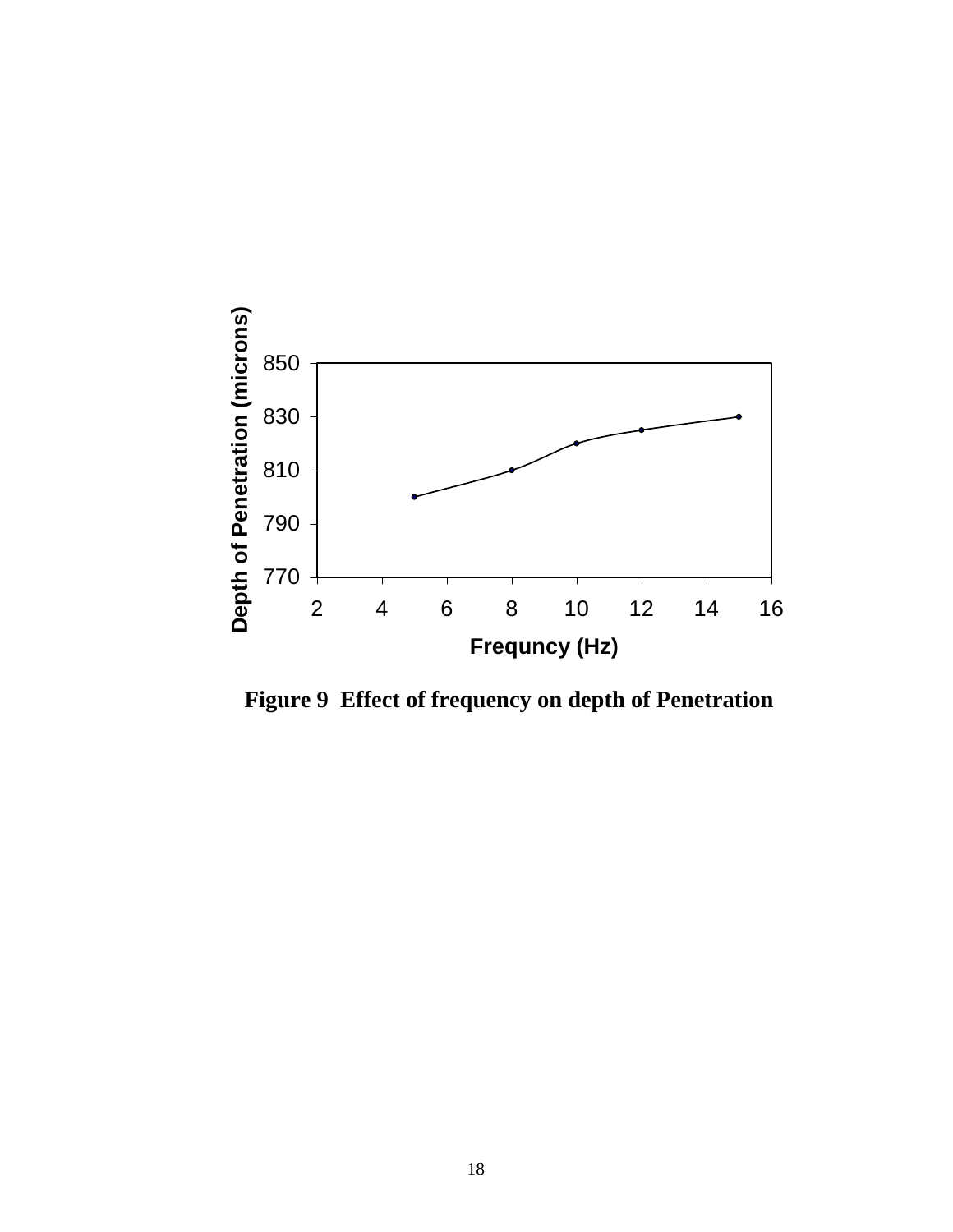![](_page_22_Picture_0.jpeg)

**Figure10 Microstructure of the weld**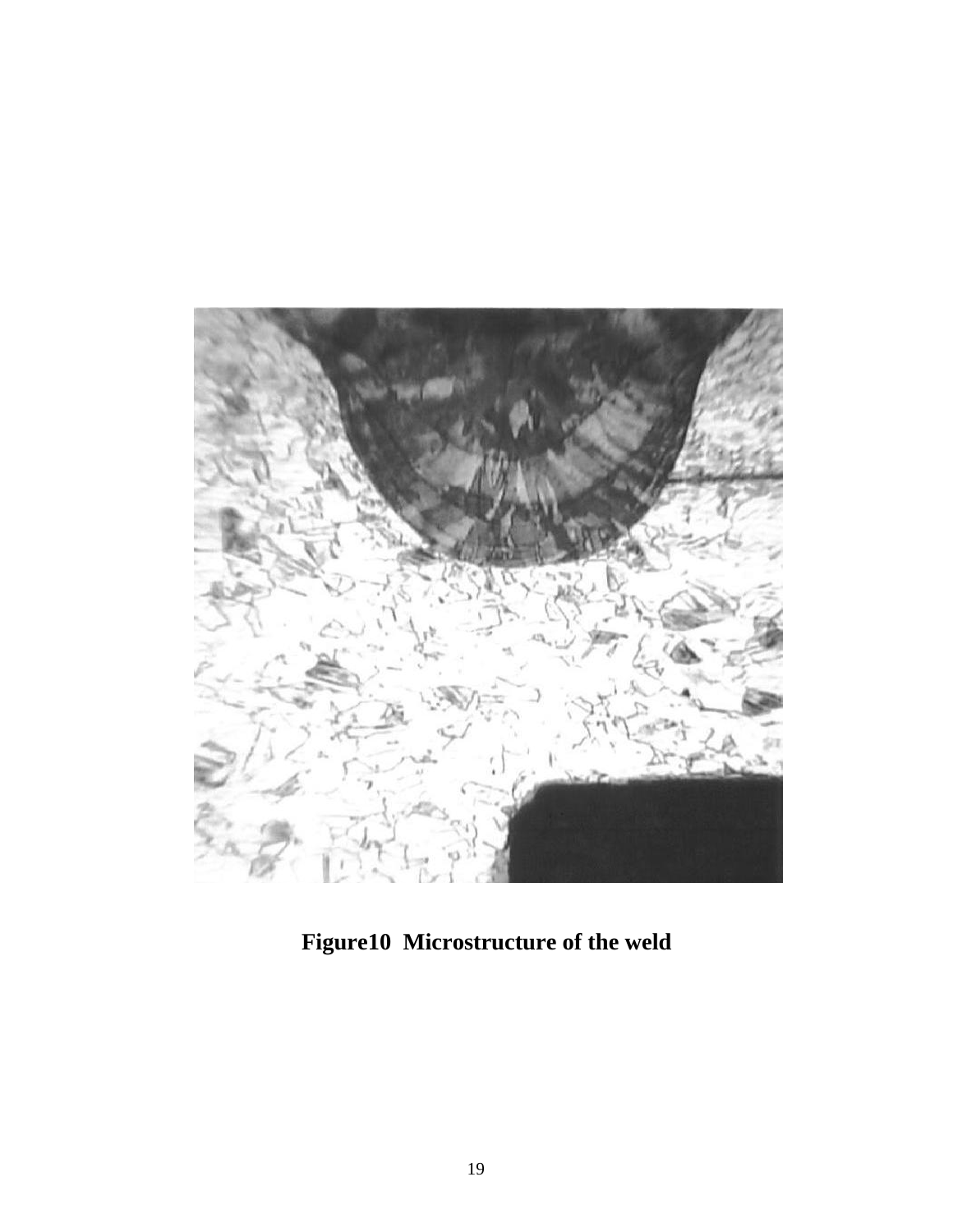![](_page_23_Figure_0.jpeg)

**Figure11 Comparison of pulsed TIG and pulsed laser welding**